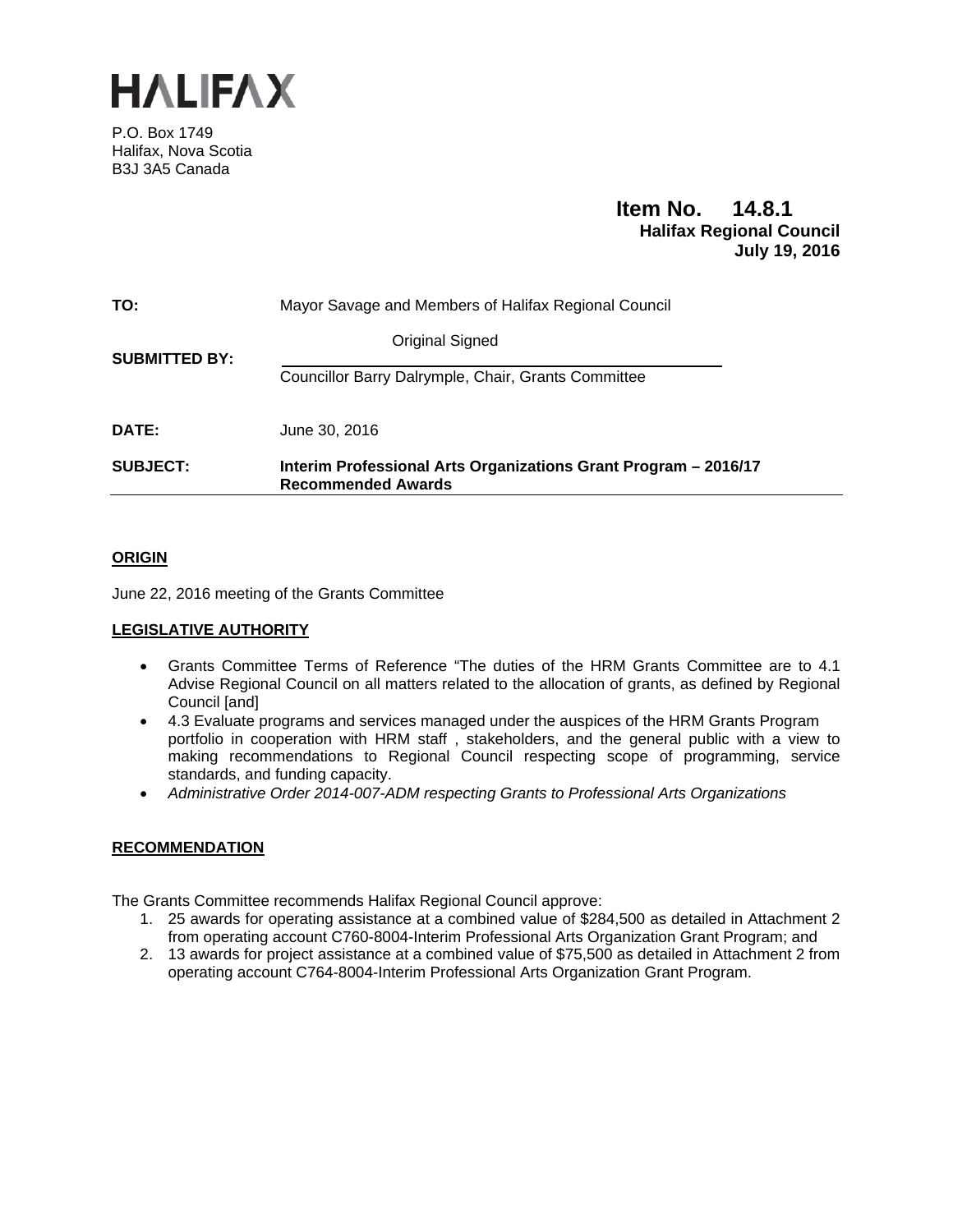#### **BACKGROUND/DISCUSSION**

The Staff recommendation, as outlined in the report dated June 1, 2016, was passed at the June 22, 2016 meeting of the Grants Committee

#### **FINANCIAL IMPLICATIONS**

As outlined in the attached staff report date June 1, 2016.

#### **RISK CONSIDERATION**

There are no significant risks associated with the recommendations in this Report. The risks considered rate Low.

#### **COMMUNITY ENGAGEMENT**

The Grants Committee is comprised of a voting membership of up to twelve (12) members, with six (6) members of large from the community. The meetings of the Grants committee are open to the public.

#### **ENVIRONMENTAL IMPLICATIONS**

None identified.

#### **ALTERNATIVES**

None identified.

#### **ATTACHMENTS**

Attachment 1 – Staff report dated June 1, 2016.

A copy of this report can be obtained online at http://www.halifax.ca/council/agendasc/cagenda.php then choose the appropriate meeting date, or by contacting the Office of the Municipal Clerk at 902.490.4210, or Fax 902.490.4208.

Report Prepared by: Cathy Collett, Legislative Assistant, 902.490.6517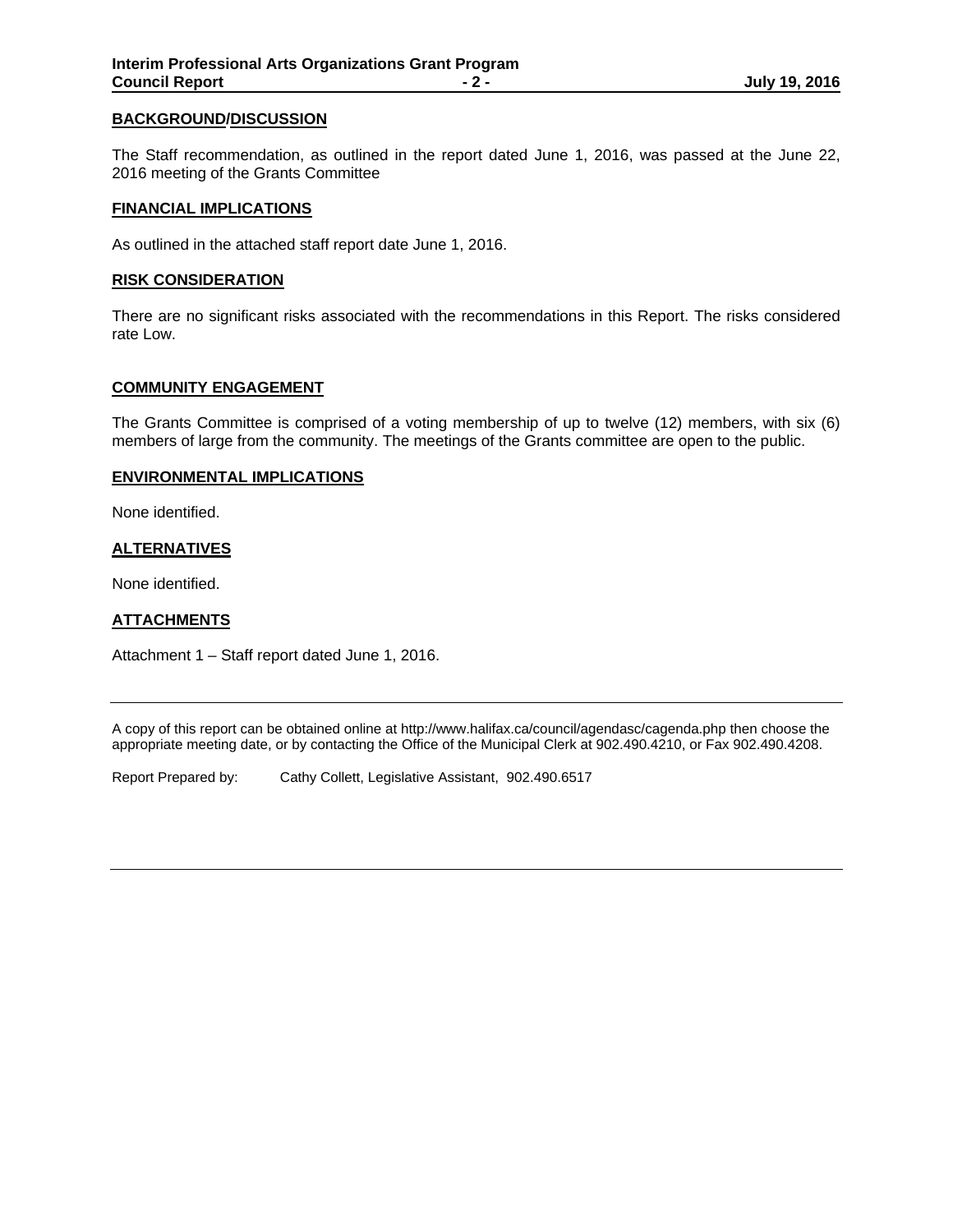HALIFAX

P.O. Box 1749 Halifax, Nova Scotia B3J 3A5 Canada

> Item No. 9.1.1 Grants Committee June 22, 2016

| TO:                  | Chair and Members of Grants Committee                                                 |
|----------------------|---------------------------------------------------------------------------------------|
| <b>SUBMITTED BY:</b> | Original Signed                                                                       |
|                      | Brad Anguisn, Director, Parks and Recreation                                          |
| DATE:                | June 1, 2016                                                                          |
| SUBJECT:             | Interim Professional Arts Organizations Grant Program - 2016/17 Recommended<br>Awards |

#### ORIGIN

April 29, 2014 Regional Council Motion:

MOVED by Councillor Nicoll, seconded by Councillor Mason:

Whereas \$300,000 has been included in the 2014/15 Operating Budget approved on April 1, 2014 by Regional Council to implement the Interim Grants to Professional Arts Organization Program as outlined in Attachment 4 of the staff report dated March 6, 2014, it is recommended that Halifax Regional Council direct staff to draft an Administrative Order for Regional Council's consideration to implement the Interim Professional Arts Organization Grant Program outlined in Attachment 4 of the staff report dated March 6, 2014. MOTION PUT AND PASSED.

#### LEGISLATIVE AUTHORITY

- HRM Charter Section, 79 (1)(av) The Council may expend money required by the Municipality.... for(av) (ii) a grant or contribution to that are required to be made under a contact lawfully made by, or on behalf of, the Municipality.
- Administrative Order 2014-007-ADM respecting Grants to Professional Arts Organizations.

#### **RECOMMENDATION**

It is recommended that the Grants Committee recommend that Halifax Regional Council approve:

- 1. 25 awards for operating assistance at a combined value of \$ 284,500 as detailed in Attachment 2 from operating account C760~8004 — Interim Professional Arts Organization Grant Program; and
- 2. 13 awards for project assistance at a combined value of \$ 75,500 as detailed in Attachment 2 from operating account C764-8004 — Interim Professional Arts Organization Grant Program.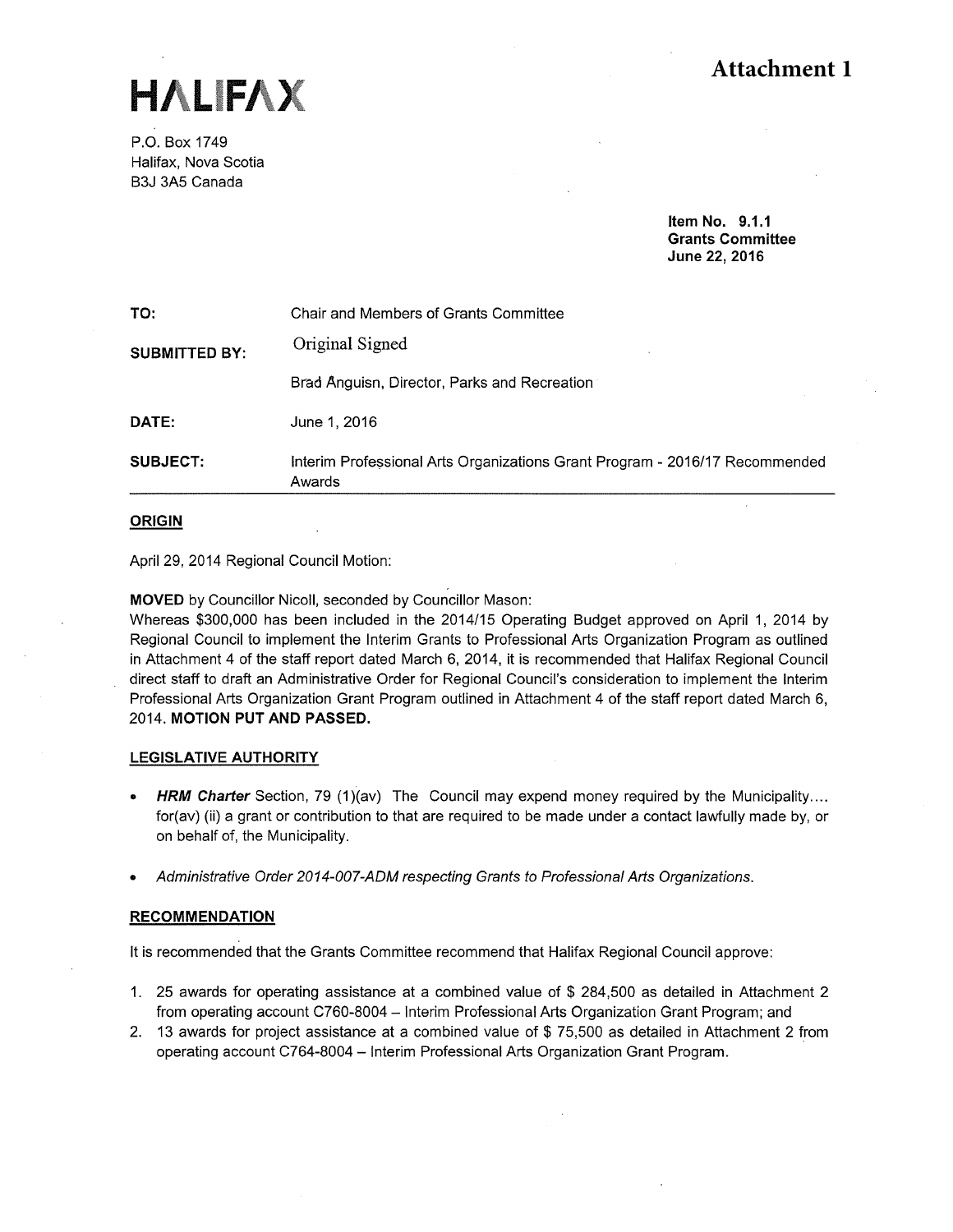# **BACKGROUND**

In 2014, Regional Council approved a budget allocation of \$300,000 for the development of a new professional arts grants program that would directly support the work of HRM-based professional arts organizations. Council approved an interim process for the grant program in April 2014 and formally adopted Administrative Order 2014-007-ADM on August 22, 2014.

On April 28, 2015 Regional Council approved the 2015-2016 capital and operating budget which allocated \$300,000 toward the Interim Grants to Professional Arts Organizations program for the fiscal year 2015-2016. In addition, during the consideration of the ArtsHalifax Terms of Reference on May 12, 2015, Regional Council approved the reallocation of the public art annual operating programs and associated budget of \$60,000 to the *Interim Grants to Professional Arts Organizations Program.*

On March 8, 2016 Regional Council approved the 2016-2017 capital and operating budget with allocations remaining consistent.

The *Interim Professional Arts Organization Grant Program* awards grants to registered non-profit organizations located within the geographic boundary of the Municipality and in accordance with the definitions outlined in the Administrative Order. The focus of these grants is in the form of financial support to professional arts and cultural organizations in the production and presentation of professional work. The program is divided into two (2) funding categories:

- 1. Operating Assistance to Professional Arts Organizations which supports the regular operations of those organizations, and
- 2. Project Assistance to Professional Arts Organizations which allocates funding to stand-alone, non-recurrent arts initiatives.

The application intake for the 2016/17 Interim Professional Arts Organization Grant Program opened on February 1, 2016 and closed on March 31, 2016.

#### **DISCUSSION**

#### Interim Professional Arts Grants Funding

The 2016/17 program received a total of 66 applications; 37 under Operating Assistance and 29 under Project Assistance with a combined value of \$842,321 in funding requests.

| Category              | Type of Grant                               | Number of<br>Requests<br>2015-16 | Number of<br>Requests<br>2016-17 | Value of<br><b>Requests</b><br>2015-16 | Value of<br><b>Requests</b><br>2016-17 |
|-----------------------|---------------------------------------------|----------------------------------|----------------------------------|----------------------------------------|----------------------------------------|
| Operating             | <b>Anchor Organizations</b>                 | 2                                | 2                                | \$100,000                              | \$100,000                              |
| Grants                | <b>Operating Assistance</b><br>(non-anchor) | 29                               | 35                               | \$501,700                              | \$522,334                              |
|                       | <b>Total Operating</b>                      | 31                               | 37                               | \$601,700                              | \$622,334                              |
| <b>Project Grants</b> | Project-Specific Grants                     | 33                               | 29                               | \$223,517                              | \$219,987                              |
| <b>TOTAL</b>          |                                             | 64                               | 66                               | \$825,217                              | \$842,321                              |

# Table 1: Program Requests for years 2015-16 and 2016-17

The overall funding request for 2016-2017 increased by \$17,104 (2.1%) over the 2015-2016 program.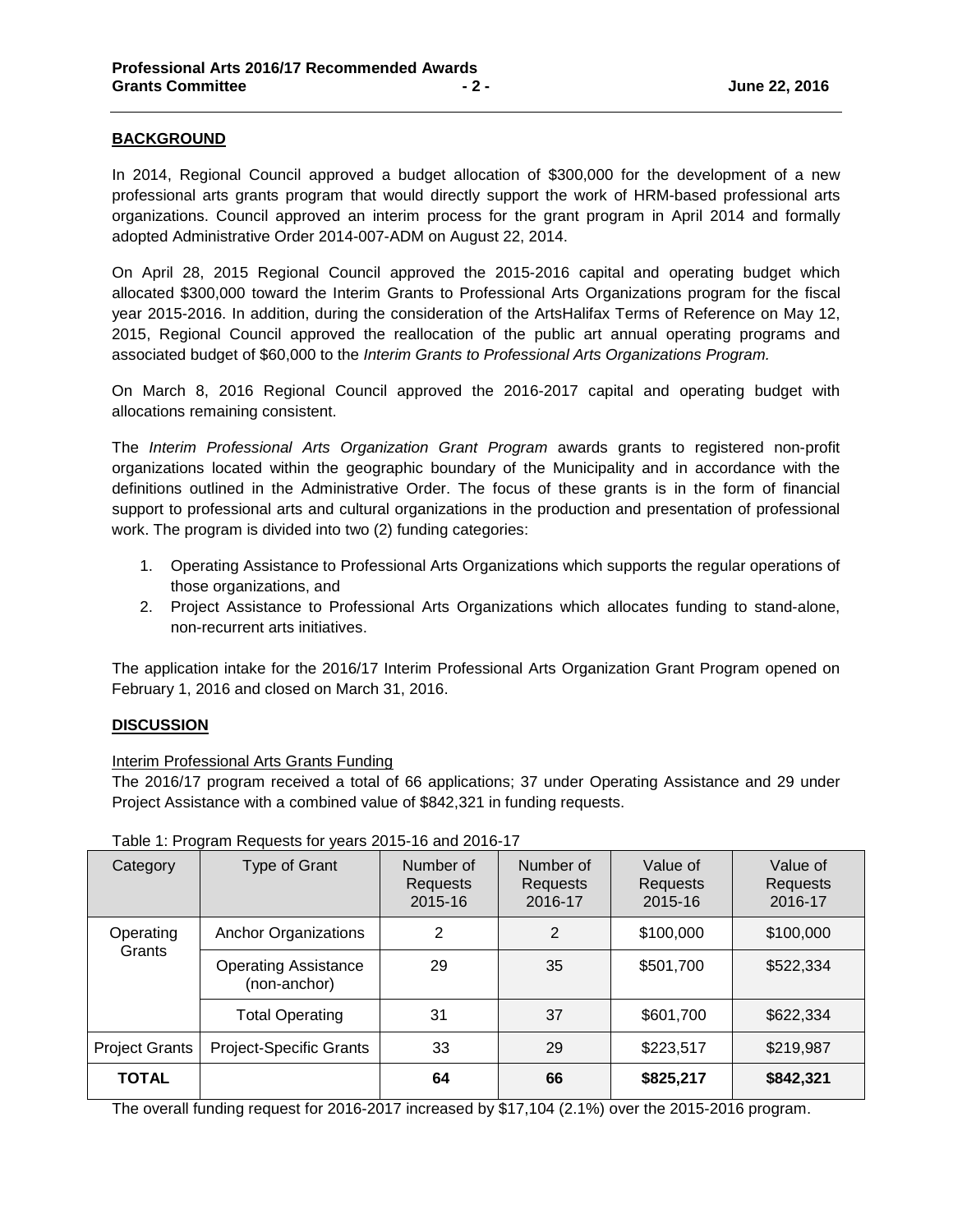The administrative guidelines for the *Interim Professional Arts Organization Grant Program* are outlined under Administrative Order 2014-007-ADM (AO). A summary of the methodology undertaken for the review of applications pursuant to the AO is outlined in Attachment 1. As a result of the assessment, the recommended grant awards for both operating assistance and project funding are outlined in Attachment 2 with those applications not recommended for awards listed in Attachment 3.

### Community Grant Program and Events Grants Program

HRM administers other grant programs that fund cultural organizations including the Community Grants Program, the Marketing Levy Special Event Reserve and Regional Events Grants Programs. The Administrative Order governing this grant program does not preclude an organization from applying to or receiving an award from this grant program if it is in receipt of funding or has an application pending through another program. However, it does outline that Regional Council can decline or reduce funding awards as a result of funding provided by other programs. As a result, applicants who receive funding from HRM through other programs are permitted to apply to the *Interim Professional Arts Organization Grant Program* for additional funding. All applicants must disclose any additional municipal funds received or applications pending during that fiscal year, and previous years.

In certain instances, applications from organizations in receipt of funding through other municipal programs may be considered in the determination of awards (e.g. in evaluating two or more applicants of comparable merit). In this context, municipal funding support, even for a different project, can be taken into consideration when considering applicants in addition to the merit based evaluation.

#### Amendments to Recommendations

As outlined in Administrative Order 2014-007-ADM S. 17. "*Final approval of all applications for a grant, and the amount thereof, is a decision of Council in its sole discretion*." At their discretion, the Grants Committee has the ability to make adjustments to the award recommendations contained in this report. Amendments to either (a) award recipients or (b) value of an award may be considered within the remaining funds not recommended for allocation, as outlined in the Financial Implications section. Given that operating funds cannot be carried forward or grants awarded retroactively from a prior fiscal year, any amendments and/or referrals must be concluded prior to March 31, 2017, the Municipality's fiscal year-end.

#### **FINANCIAL IMPLICATIONS**

Regional Council approved funds in the amount of \$300,000 in the 2016/17 Operating Budget to implement the *Interim Professional Arts Organization Grant Program*. These funds are allocated through operating C760 (*Community/Civic Events)*. In addition, during the consideration of the ArtsHalifax Terms of Reference on May 12, 2015, Regional Council approved the reallocation of the public art annual operating programs and associated budget of \$60,000 to the *Interim Grants to Professional Arts Organizations Program.* 

As a result, the combined value of funding available to the 2016/17 *Interim Grants to Professional Arts Organizations Program* is \$360,000 as follows:

| 2016/17 Program Budget (C760-8004)                                | \$300,000   |
|-------------------------------------------------------------------|-------------|
| 2016/17 Allocation from public art operating programs (C764-8004) | \$60,000    |
| Cumulative Program Budget                                         | \$360,000   |
| Less Recommended Awards (38)                                      | (\$360,000) |
| <b>Balance</b>                                                    | (50)        |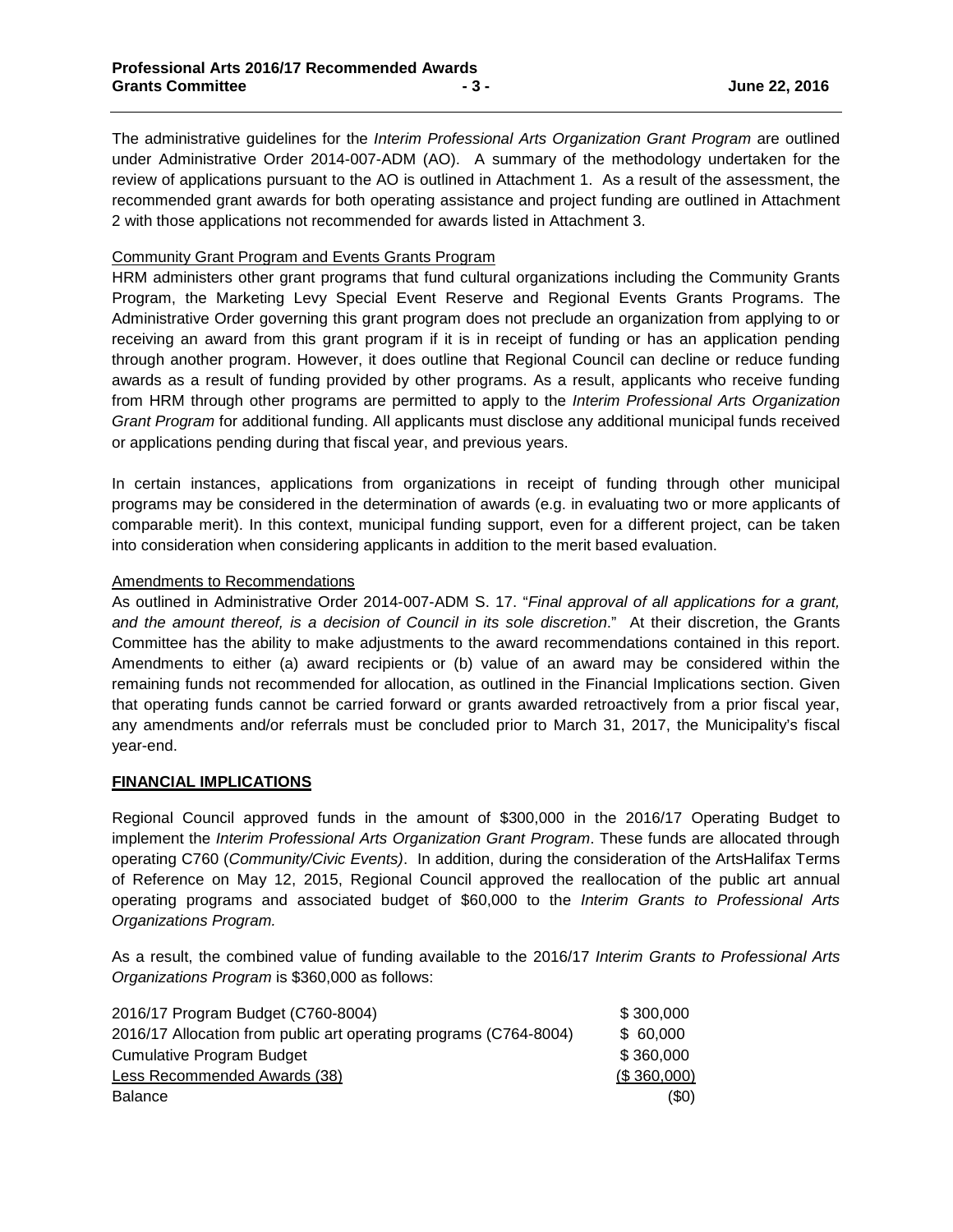#### RISK CONSIDERATION

There are no significant risks associated with the recommendations in this Report. The risks considered rate low. The primary risks associated with cash grants are representational (accuracy of information), financial misappropriation or loss, and reputational

To reach this conclusion, consideration was given to operational, financial and strategic risks in accordance with the review methodology outlined in Attachment 1.

#### COMMUNITY ENGAGEMENT

Information regarding program eligibility, application timelines, and applicant scoring are posted on the HRM website at [http://www.halifax.ca/culture/opportunities/index.php.](http://www.halifax.ca/culture/opportunities/index.php)

#### ENVIRONMENTAL IMPLICATIONS

Not applicable

#### **ALTERNATIVES**

Alternative 1: The Grants Committee may choose to recommend that Regional Council amend any funding recommendation within the available balance of funds outlined in the 'Financial Implications' section of this report.

#### **ATTACHMENTS**

Attachment 1: Review Methodology

Attachment 2: Applications Recommended for Funding in 2016-2017 by Category

Attachment 3: Applications Not Recommended for Funding in 2016-2017 by Category

A copy of this report can be obtained online at http://www.halifax.ca/commcoun/cc.html then choose the appropriate Community Council and meeting date, or by contacting the Office of the Municipal Clerk at 490-4210, or Fax 490-4208.

| Report Prepared by:    | Jamie MacLellan, Community Developer, 902-490-1039                                     |
|------------------------|----------------------------------------------------------------------------------------|
|                        | Original Signed                                                                        |
| Report Approved by:    |                                                                                        |
|                        | Denise Schofield, Manager, Program Support Services, 902-490-6252                      |
|                        | Original Signed                                                                        |
| Financial Approval by: |                                                                                        |
|                        | Amanda Whitewood, Director of Finance and Information Technology/CFO, 902-<br>490-6308 |
|                        |                                                                                        |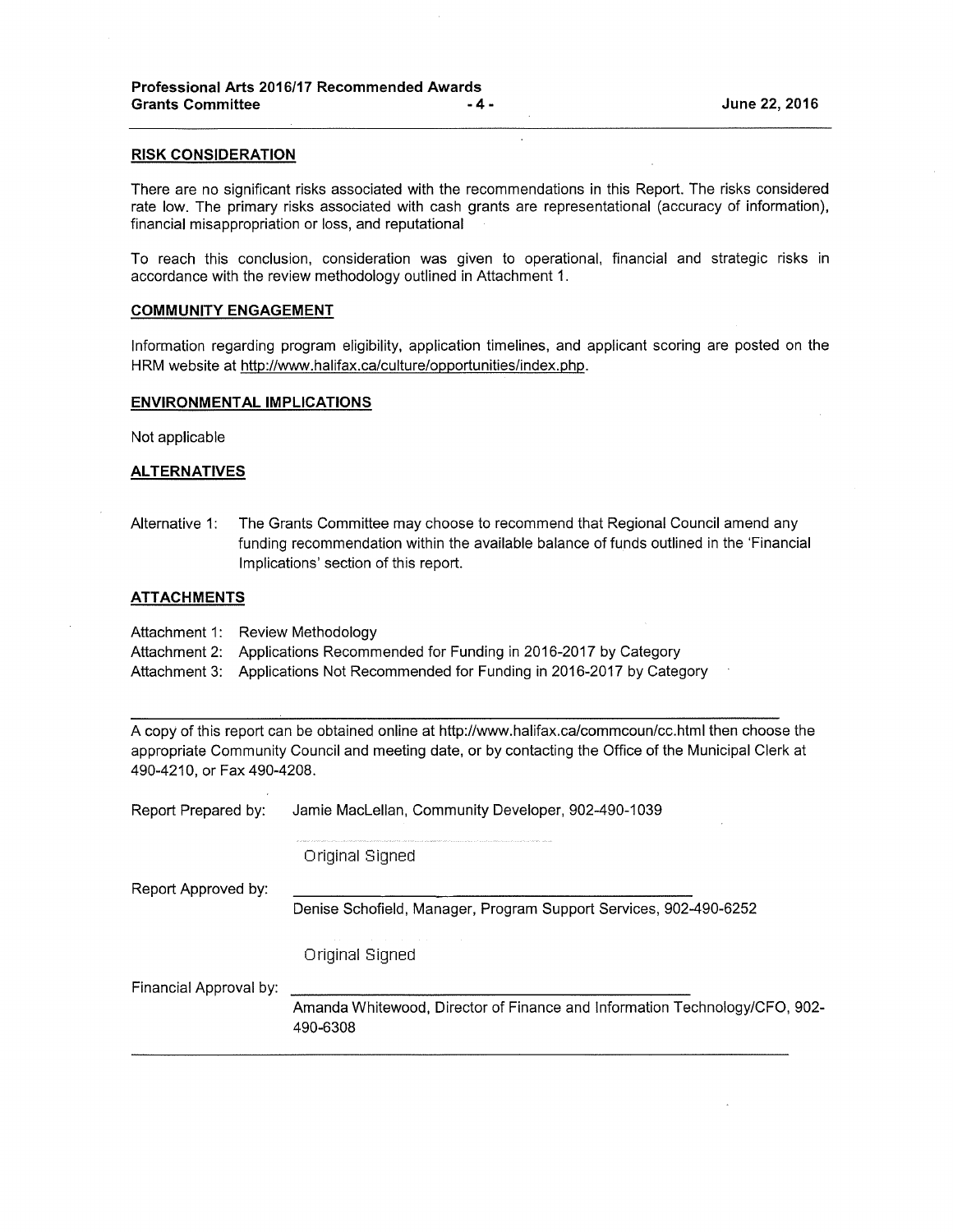# **Attachment 1**

### **Review and Award Recommendation Methodology**

As per Administrative Order 2014-007-ADM Respecting Grants to Professional Arts Organizations, S. 2 (h) *"Professional Arts Organization" means a registered, non-profit professional arts and culture organization that supports, presents, or produces work by professional or established artists, and employs qualified paid staff to administer on-going arts and culture programs and services.*

To be eligible for funding under the *Interim Grants to Professional Arts Organizations Program*, submitting organizations must also operate programs on a year-round basis and have been operating for three (3) years prior to the date of application. Complete eligibility requirements are listed in Administrative Order 2014-007-ADM S. 12.

All applicants are expected to meet a minimum standard of 70 according to the criteria outlined in 2014- 007-ADM S. 13(a) and S. 13(b). The value of the recommended award is based on a percentage of total projected costs, impact and economic development outcomes.

All applications for both operating assistance and project assistance were screened for eligibility and scored according to stated criteria. The principles of the two programs are similar in that both value organizational or project merit, community impact and public engagement, artistic merit, organizational governance and financial stewardship.

The Operating Assistance category has two sub-categories:

- 'Anchor Organizations' are defined as organizations with operating budgets in excess of \$2 million annually. These organizations are eligible to a maximum of \$ 50,000 in operating assistance through this program.
- All submitting organizations with operating budgets below \$2 million annually fall within the general 'non-anchor' category. These organizations are eligible to a maximum of 10% of their annual operating expenses with a ceiling of \$ 25,000. These represent the bulk of the applicants.
- The Project Assistance category has a maximum award limit of \$ 10,000.

Evaluation of financial stewardship applies to both categories and considers individual project budgets as well as the overall financial health of the submitting organization. The mandate in evaluating applications is to rank organizations in accordance with the evaluation criteria. Recommendations on award amounts are derived directly from strength of score.

Applicants have been screened for debt to the Municipality and receipt of municipal assistance such as but not limited to a cash grant, tax relief, rent discount, or less than market value property sale. In certain instances receipt of other municipal funding is considered in recommending award allocations. (e.g. in evaluating two or more applicants of comparable merit where insufficient funding for all exists).

Staff administrators of this program will make themselves available to those organizations not recommended for funding to provide detailed feedback on their applications and the evaluation framework of the program.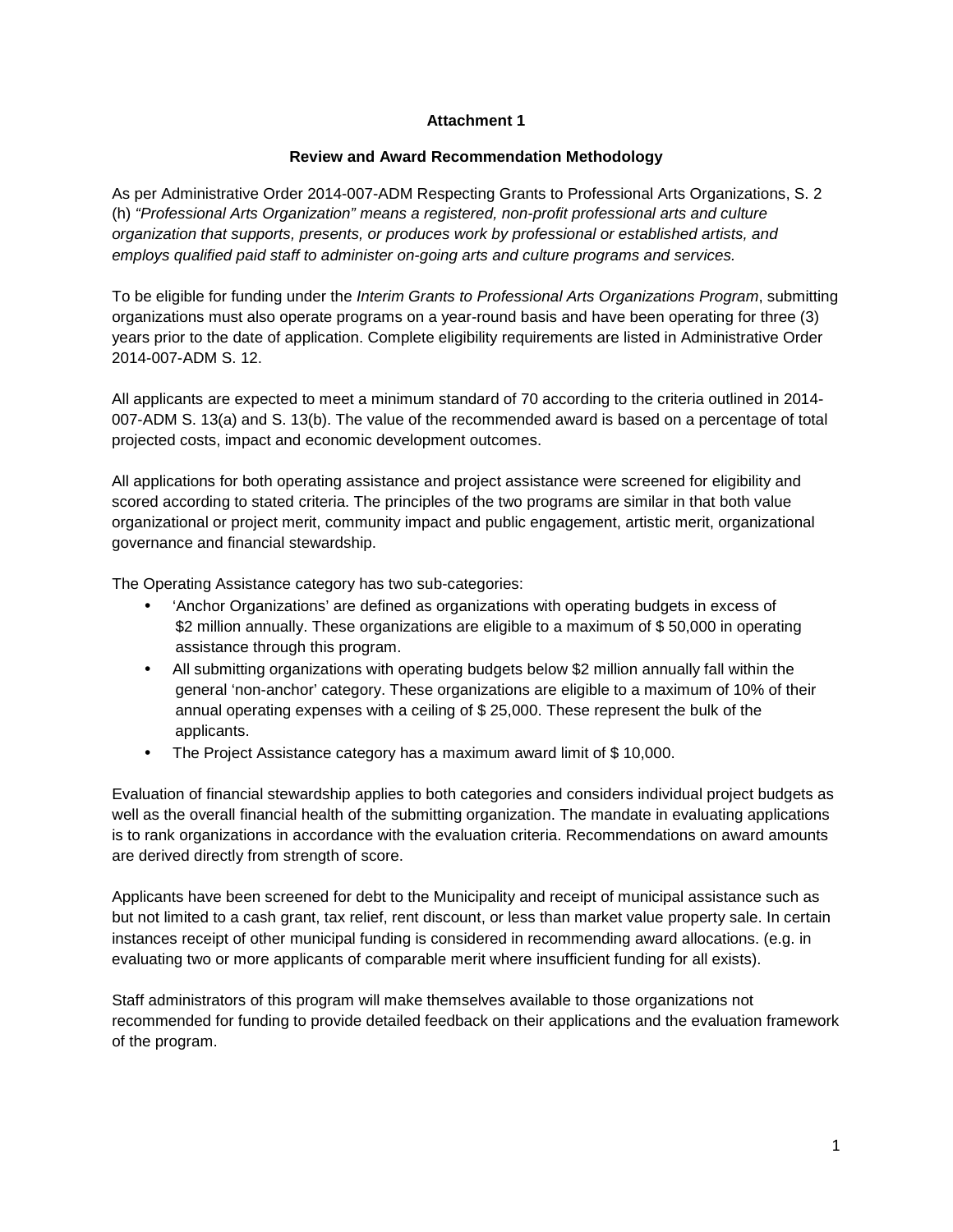# **Attachment 2**

# **List of Recommended Grants 2016-2017 - OPERATING ASSISTANCE Organized Alphabetically (by Tier)**

| <b>Name of Organization: Anchor</b> | 2015-16<br>Award | 2016-17<br><b>Request</b> | 2016/17<br>Recommended<br>Award |
|-------------------------------------|------------------|---------------------------|---------------------------------|
| Neptune Theatre Foundation          | \$40,000         | \$50,000                  | \$40,000                        |
| <b>Symphony Nova Scotia Society</b> | \$35,000         | \$50,000                  | \$35,000                        |

| Name of Organization: Non-Anchor                       | 2015-16<br><b>Award</b> | 2016-17<br><b>Request</b> | 2016-17<br>Recommended<br><b>Award</b> |
|--------------------------------------------------------|-------------------------|---------------------------|----------------------------------------|
| 2b Theatre Association                                 | \$18,000                | \$25,000                  | \$18,000                               |
| Atlantic Filmmakers Co-operative Ltd                   | \$16,000                | \$20,000                  | \$16,000                               |
| Bus Stop Theatre Co-Operative Ltd.                     | \$4,000                 | \$12,000                  | \$4,000                                |
| Carbon Arc Cinema Co-Operative Ltd.                    | \$3,000                 | \$8,000                   | \$3,000                                |
| Dalhousie University Art Gallery                       | N/A                     | \$25,000                  | \$9,000                                |
| <b>Debut Atlantic Society</b>                          | N/A                     | \$15,000                  | \$5,000                                |
| The Eastern Front Theatre Society                      | \$13,000                | \$17,500                  | \$12,000                               |
| <b>Eyelevel Gallery Society</b>                        | \$9,000                 | \$12,000                  | \$8,000                                |
| The Halifax Camerata Singers                           | \$5,000                 | \$10,000                  | \$4,000                                |
| Kinetic Studio Society                                 | \$4,500                 | \$7,000                   | \$4,500                                |
| Live Art Productions Society                           | \$16,000                | \$20,000                  | \$16,000                               |
| Mocean Dance Society                                   | \$14,000                | \$25,000                  | \$14,000                               |
| Music Industry Association of Nova Scotia              | \$10,000                | \$25,000                  | \$10,000                               |
| NSCAD University - Anna Leonowens Gallery              | N/A                     | \$25,000                  | \$5,000                                |
| <b>Onelight Theatre Society</b>                        | \$18,000                | \$25,000                  | \$16,000                               |
| Saint Mary's University Art Gallery                    | \$12,000                | \$25,000                  | \$10,000                               |
| Scotia Chamber Players                                 | \$10,000                | \$20,000                  | \$9,000                                |
| Shakespeare by the Sea Theatre Society                 | \$10,000                | \$25,000                  | \$10,000                               |
| Society for Art Presentation (Centre for Art<br>Tapes) | \$7,000                 | \$12,000                  | \$7,000                                |
| <b>Upstream Music Association</b>                      | N/A                     | \$5,000                   | \$3,000                                |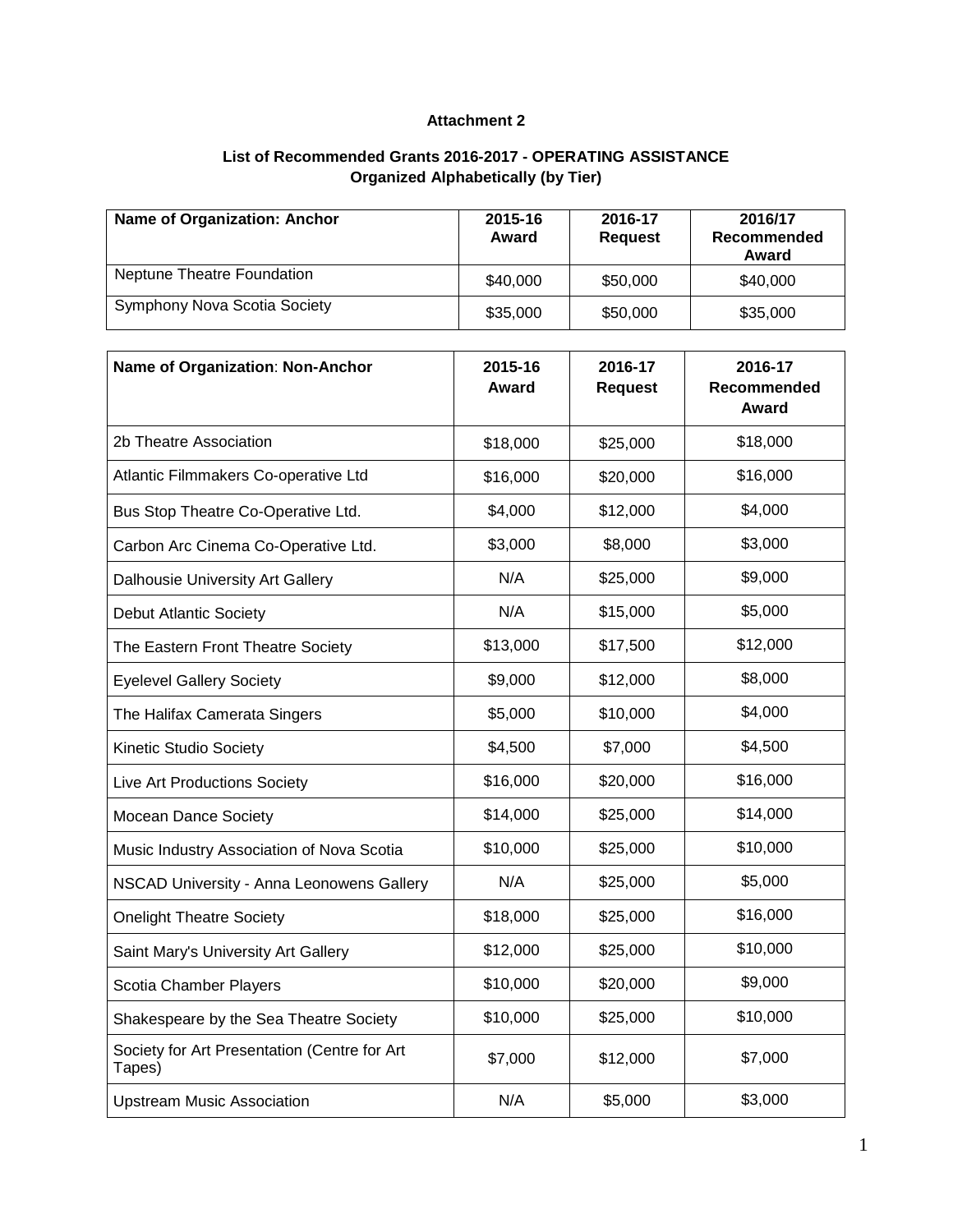| Visual Arts Nova Scotia                  | \$6,000  | \$10,000 | \$6,000   |
|------------------------------------------|----------|----------|-----------|
| Xara Choral Theatre Society              | N/A      | \$8,000  | \$5,000   |
| Zuppa Circus Theatre Society             | \$15,000 | \$18,000 | \$15,000  |
| Recommended Award: Anchor and Non-Anchor |          |          | \$284,500 |

# **OPERATING ASSISTANCE AWARD RECOMMENDATIONS:**

All applications for Operating Assistance were assessed and recommended in relation to cumulative strength-ofscore in accordance with Administrative Order 2014-007-ADM in the categories:

- a. Organizational Merit/Value of Service
- b. Program Planning and Evaluation
- c. Community Relationships
- d. Board and Governance
- e. Financial Stewardship

# **ANCHOR ORGANIZATIONS (ANNUAL OPERATING BUDGETS OVER \$2 MILLION ANNUALLY)**

Maximum award: \$50,000.00

Neptune Theatre Foundation

**2015-2016 Requested: \$ 50,000 2015-2016 Grant: \$ 40,000 2016-2017 Requested: \$ 50,000 2016-2017 Recommended: \$ 40,000**

Neptune Theatre serves as an anchor organization in service to the local theatre community, but also to the broader public of Halifax. In addition to its role as a presenter, the theatre serves as a developmental partner with a range of smaller-scale, local theatre organizations each year and offers less-than-cost facility access for rehearsal and production to community groups. The theatre is regional in scope and integral to the arts community. Its operational expenses are the highest of any applicant as a result of costs associated with the management of their facility.

**Other HRM Assistance in 2016-2017:**

**\$ 454,000 tax relief (100% in fiscal 2015-2016)**

**\$ 10,000 for development and touring of original play, Halifax Explosion 100th Anniversary Grant Program \$ 100,000 funding request to Regional Council (Jan 15, 2016) for renovation project (status pending)**

Symphony Nova Scotia Society

**2015-2016 Requested: \$ 50,000 2015-2016 Grant: \$ 35,000 2016-2017 Requested: \$ 50,000 2016-2017 Recommended: \$ 35,000**

Symphony Nova Scotia is Atlantic Canada's only fully professional orchestra hosting annual audiences of more than 50,000. The Symphony offers approximately 80 performances in HRM annually. The Symphony employs 37 full-time musicians in addition to its administrative staff. Their annual program includes an Alderney Landing Series, Baroque, Retro Pops, Maritime Fusion, Co-productions and partnerships, as well as a focus on youth Education and Outreach. They maintain active partnerships with other local arts organizations. **Other HRM Assistance in 2016-2017:**

**\$ 10,000 from Community Grants Program towards the purchase of a Brunzema Continuo Organ \$ 10,000 for original music composition, Halifax Explosion 100th Anniversary Grant Program**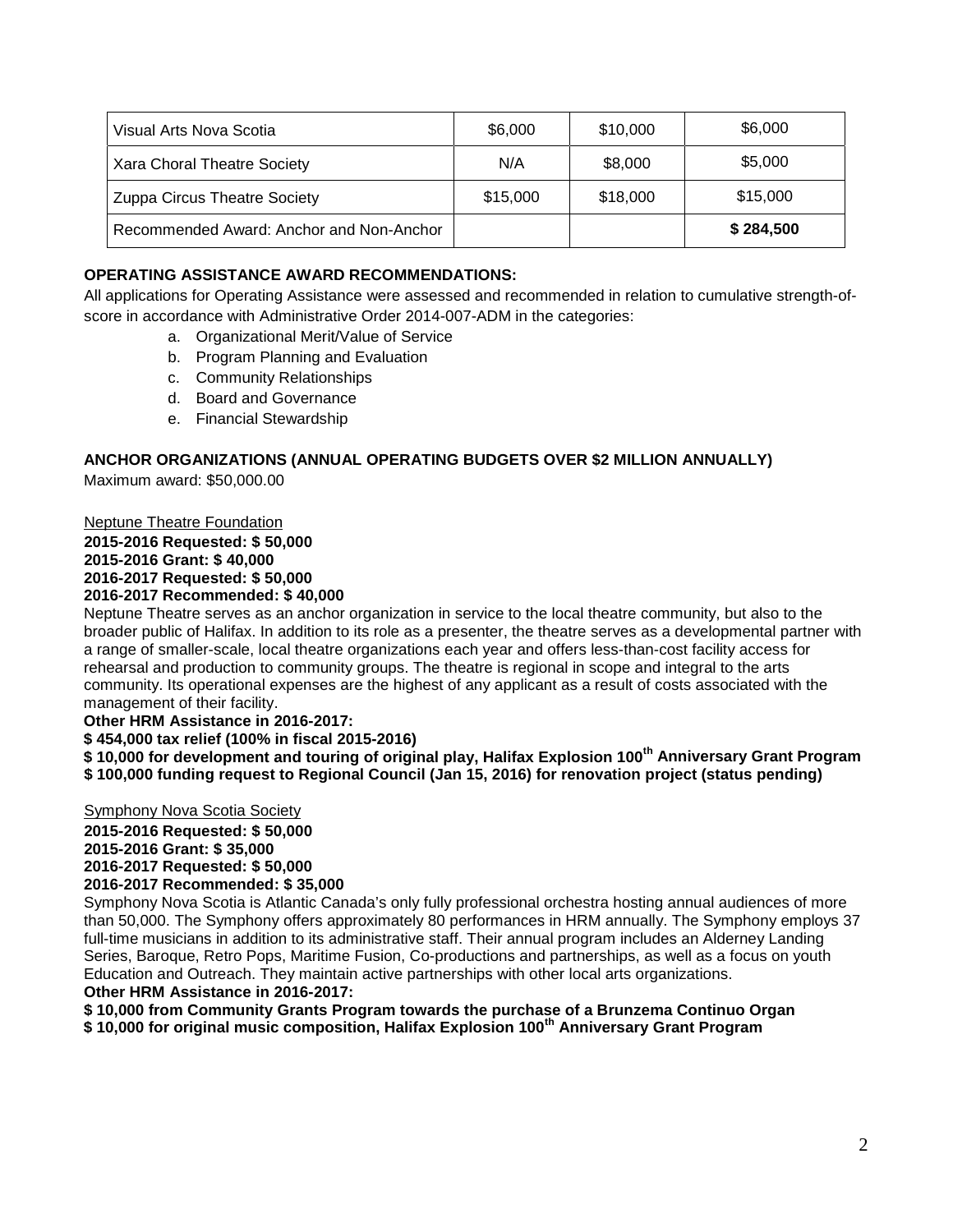# **NON-ANCHOR ORGANIZATIONS (OPERATING BUDGETS LESS THAN \$2 MILLION ANNUALLY)**

Maximum award: Lesser of \$25,000.00 or 10% of organization's annual expenses.

2b Theatre Association **2015-2016 Requested: \$ 25,000 2015-2016 Grant: \$ 18,000 2016-2017 Requested: \$ 25,000 2016-2017 Recommended: \$ 18,000**

Entering its 17<sup>th</sup> operating season, 2b is a recognized creative voice nationally. Based in Halifax, the company's primary role is developing and touring new works while strengthening the artistic foundation of local artists through providing access to resource and nurturing partnerships with the arts community. The company supports creation and development projects, premieres and home productions, and touring shows annually, in addition to a series of development workshops and professional practice community engagement initiatives. **Other HRM Assistance in 2016-2017:**

**Recommended \$ 8,000 Project Assistance, Interim Professional Arts Organizations Grant Program**

The Atlantic Filmmakers Cooperative Limited

**2015-2016 Requested: \$ 20,000 2015-2016 Grant: \$ 16,000 2016-2017 Requested: \$ 20,000 2016-2017 Recommended: \$ 16,000**

The Atlantic Filmmakers Cooperative (AFCOOP) offers a range of technical services to the filmmaking public, and maintains a HRM community presence while serving a regional demographic. AFCOOP offers technical resources, workshops, funded programming opportunities and a networking resource to its membership and the community at large. AFCOOP's direct programming includes support of the Halifax Independent Filmmakers Festival (HIFF), Film 5 professional development program, workshops and residencies, in addition to its equipment rental services to the community.

**Other HRM Assistance in 2016-2017:**

**\$ 4,000 from Community Grants Program for purchase of laptop computers Recommended \$ 2,500 for** *Halifax Independent Filmmakers Festival***, Cultural Events & Showcases Grant Program**

Bus Stop Theatre Co-Operative Limited **2015-2016 Requested: \$ 10,000 2015-2016 Grant: \$ 4,000 2016-2017 Requested: \$ 12,000 2016-2017 Recommended: \$ 4,000**

Bus Stop Theatre is a grassroots theatre presenter/producer serving a diverse array of professional theatre and community/developmental interests. The Theatre is available for community rental on an ongoing basis. This aspect of their application is unique to applicants under this program, and addresses a commonly expressed need for access to creative space amongst artists and organizations in the community, particularly for developmental artists and organizations. The organization has shown a commitment to adapting their organizational and administrative structures with the interest of creating a more sustainable community service facility, presenter and producer model.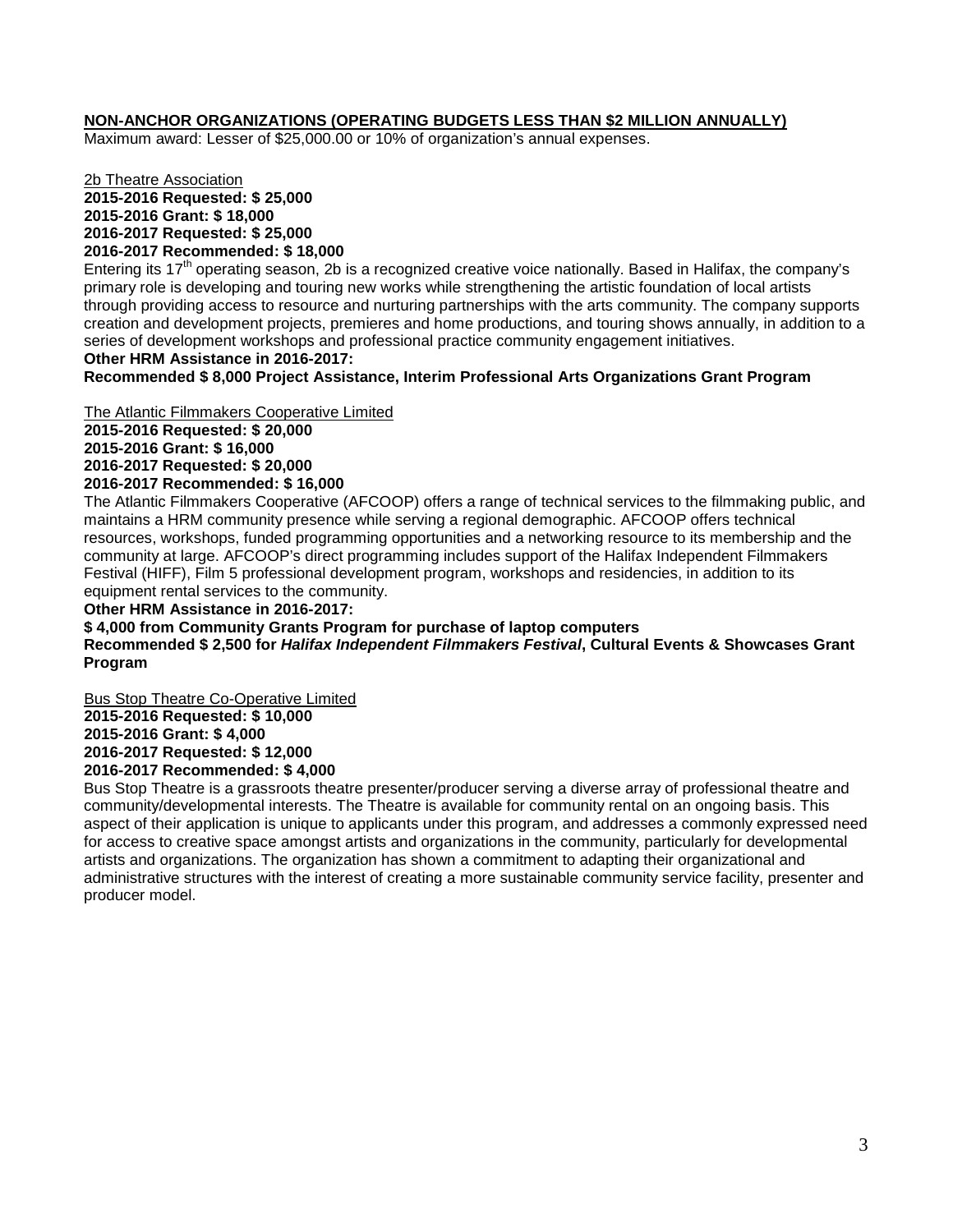#### Carbon Arc Cinema Co-operative Limited **2015-2016 Requested: \$ 7,810 2015-2016 Grant: \$ 3,000 2016-2017 Requested: \$ 8,000 2016-2017 Recommended: \$ 3,000**

The Carbon Arc Theatre Society administers a weekly repertory/independent cinema in the theatre space at the NS Museum of Natural History with occasional free screenings, monthly weekend presentations, and double bills. They provide a platform for expression through a wide range of voices and approaches, fostering creativity, and showcasing work of emerging and experienced artists. Carbon Arc aims to expose a wide audience to cinema, and actively partners with the African Heritage Office, Canadian Council of the Blind, and the Halifax Sexual Health Center.

# **Other HRM Assistance in 2016-2017: Recommended \$ 2,500 for** *Animation with Love: 6***, Established Community Festivals Program**

Dalhousie University Art Gallery **2015-2016 Requested: N/A 2016-2017 Requested: \$ 25,000 2016-2017 Recommended: \$ 9,000**

The Dalhousie Art Gallery enables academic and non-academic audiences to experience, interpret, understand, and support the visual arts. A nationally recognized institution, the gallery hosts professionally curated exhibitions, publishes scholarly articles, and organizes special events.

#### **Other HRM Assistance in 2016-2017:**

#### **\$ 6,760 for** *The Hydrostone Project***, Halifax Explosion 100th Anniversary Grant Program**

Debut Atlantic Society

**2015-2016 Requested: \$15,000 2015-2016 Grant: Not recommended for operational assistance 2016-2017 Requested: \$ 15,000 2016-2017 Recommended: \$ 5,000**

Debut Atlantic occupies a unique position in the arts community, working with both artists and presenters in order to foster the career development of classical music artists, establish collaborative programming, and build a core audience through community engagement. Their 2016-2017 season features diverse artists and 5 tours, all with Halifax/Dartmouth show dates.

#### **Other HRM Assistance in 2016-2017: Recommended \$ 7,000 Project Assistance, Interim Professional Arts Organizations Grant Program**

Eastern Front Theatre Society **2015-2016 Requested: \$ 20,000 2015-2016 Grant: \$ 13,000 2016-2017 Requested: \$ 17,500 2016-2017 Recommended: \$ 12,000**

Eastern Front Theatre (EFT) is a Halifax-based professional theatre production, development, and educational organization. Their activities include mainstage productions, the Stages Theatre Festival which showcases Atlantic Canadian artists/stories, and a variety of sector-specific developmental activities. EFT is focusing their efforts on engaging more artists and increasing their visibility both nationally and internationally. **Other HRM Assistance in 2016-2017:**

**Recommended \$ 2,500 for** *STAGES Theatre Festival***, Cultural Events & Showcases Grant Program**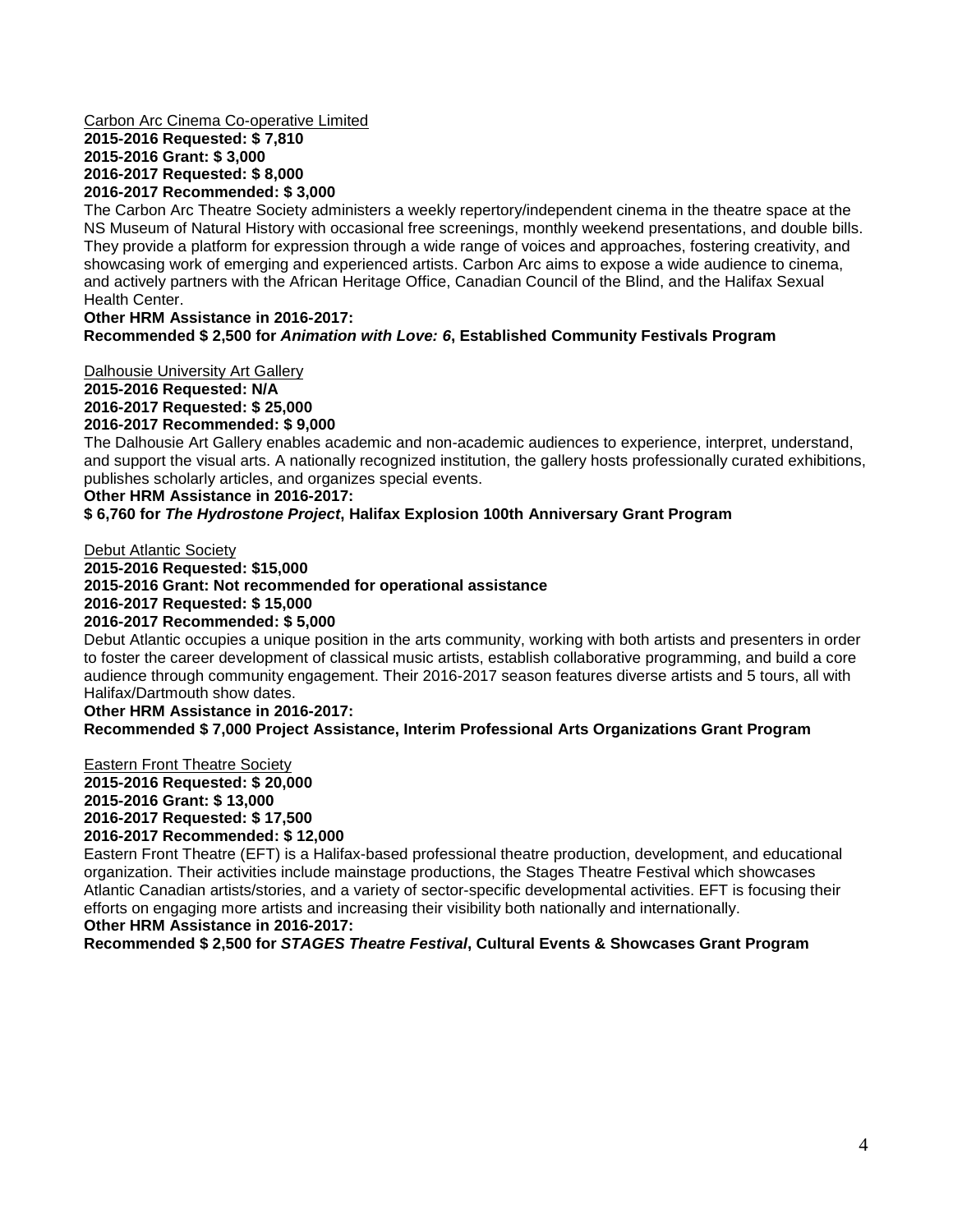#### Eyelevel Gallery Society **2015-2016 Requested: \$ 13,000 2015-2016 Grant: \$ 9,000 2016-2017 Requested: \$ 12,000 2016-2017 Recommended: \$ 8,000**

Eyelevel Gallery is a charitable, artist-run, not-for-profit in Halifax dedicated to the presentation and promotion of contemporary art. Through initiatives such as exhibitions, performances, and special projects, Eyelevel has established itself as a supportive environment that fosters the research and development of innovative artistic practices in the municipality. Their programming is free and divided into core projects, printed matter, and community initiatives that reach 2500 people annually.

#### Halifax Camerata Singers

**2015-2016 Requested: \$ 10,000 2015-2016 Grant: \$ 5,000 2016-2017 Requested: \$ 10,000 2016-2017 Recommended: \$ 4,000**

Going into its 30th season, Halifax Camerata Singers (HCS) provides development opportunities to singers, composers, conductors, and instrumentalists during their four programs each season. In addition to undertaking outreach activities and commissioning new works, HCS plans to mount a concert commemorating the 100 $^{\circ}$ Anniversary of the Halifax Explosion. The organization maintains a core regional audience, but their reach extends beyond the local community due to significant social media presence and online sales. **Other HRM Assistance in 2016-2017:**

# **\$ 5,000 for original choral composition and artist fees, Halifax Explosion 100th Anniversary Grant Program**

Kinetic Studio Society **2015-2016 Requested: \$ 7,000 2015-2016 Grant: \$ 4,500 2016-2017 Requested: \$ 7,000 2016-2017 Recommended: \$ 4,500**

Incorporated in 2003, Kinetic Dance Studio is an organization that supports contemporary dance practices and cross-disciplinary collaboration with a professional development focus. Kinetic Studio is committed to presenting and developing Nova Scotian professional dance and the work of movement-based artists. In addition to an annual performance season, they offer professional development workshops and have created initiatives to support young/emerging dancers and choreographers in Halifax.

#### Live Art Productions Society

**2015-2016 Requested: \$ 25,000 2015-2016 Grant: \$ 16,000 2016-2017 Requested: \$ 20,000 2016-2017 Recommended: \$ 16,000**

Live Art Dance Productions is a well-recognized regional presenter and advocate for contemporary dance and movement-based art in Atlantic Canada. Through the provision of community engagement activities, Live Art Dance provides local artists with training sources, a collaborative environment for creative exchange and innovation, and a forum for public presentation. The organization has a long history of investing in local projects, raising local artists to national recognition, and maintaining successful partnerships locally and nationally. **Other HRM Assistance in 2016-2017:**

**Recommended \$ 8,000 Project Assistance, Interim Professional Arts Organizations Grant Program**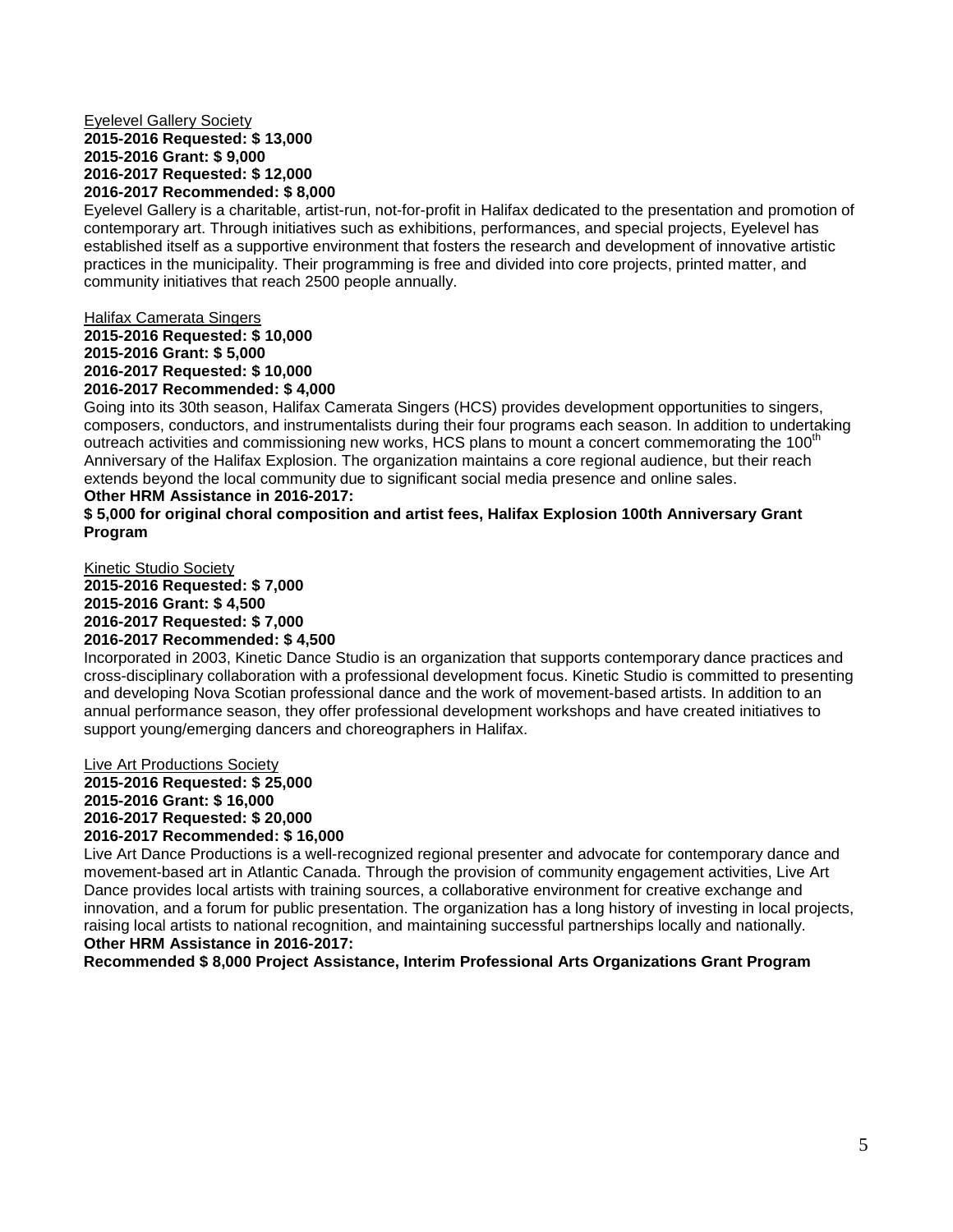#### Mocean Dance Society **2015-2016 Requested: \$ 25,000 2015-2016 Grant: \$ 14,000 2016-2017 Requested: \$ 25,000 2016-2017 Recommended: \$ 14,000**

Mocean Dance serves the contemporary dance community in Halifax and beyond through creation, production/presentation, touring, outreach/education, and professional development. Their upcoming 15<sup>th</sup> anniversary production will bring together the contemporary dance community of Nova Scotia in a celebration of their work. Mocean Dance maintains relationships with numerous partners and aims to create more audience development opportunities and studio showings to further promote Canadian contemporary artists. **Other HRM Assistance in 2016-2017:**

**Recommended \$ 8,000 Project Assistance, Interim Professional Arts Organizations Grant Program**

Music Industry Association of Nova Scotia

**2015-2016 Requested: \$ 25,000 2015-2016 Grant: \$ 10,000 2016-2017 Requested: \$ 25,000 2016-2017 Recommended: \$ 10,000**

Music Nova Scotia is a leader in music creation, attracts, and fosters talent with a focus on business development. Through the provision of education, information, and resources to its membership, Music Nova Scotia promotes Nova Scotian talent at public events, industry conferences, and international festivals.

# NSCAD University - Anna Leonowens Gallery

**2015-2016 Requested: N/A 2016-2017 Requested: \$ 25,000 2016-2017 Recommended: \$ 5,000**

The Anna Leonowens Gallery (ALG) presents professional exhibitions, as well as the work of local emerging artists and NSCAD students. The gallery has a high profile and has been reviewed by national media outlets and arts journalists. Recently, ALG has grown, creating a new venue to address the art community's need for a nongallery style exhibition space to showcase performance art. This new space has broadened ALG's programming capacity and the organization continues to collaborate with community groups to curate year-round exhibitions.

#### Onelight Theatre Society **2015-2016 Requested: \$ 25,000 2015-2016 Grant: \$ 18,000 2016-2017 Requested: \$ 25,000 2016-2017 Recommended: \$ 16,000**

Onelight Theatre develops and stages productions locally, nationally, and internationally. Presenting the works of Canadian artists, this organization supports the professional development of both established and emerging theatre artists. The Company's programming includes development and production, presentation, education and mentoring and community outreach, with specific focus on the promotion of diverse arts practices and cultural expression, and the engagement of under-represented audiences in the presentation of its work. The organization has completed its residency at Alderney Landing Theatre (2013-2015), but indicates the intention of continuing to deliver the expended programming that it had developed while in-residence.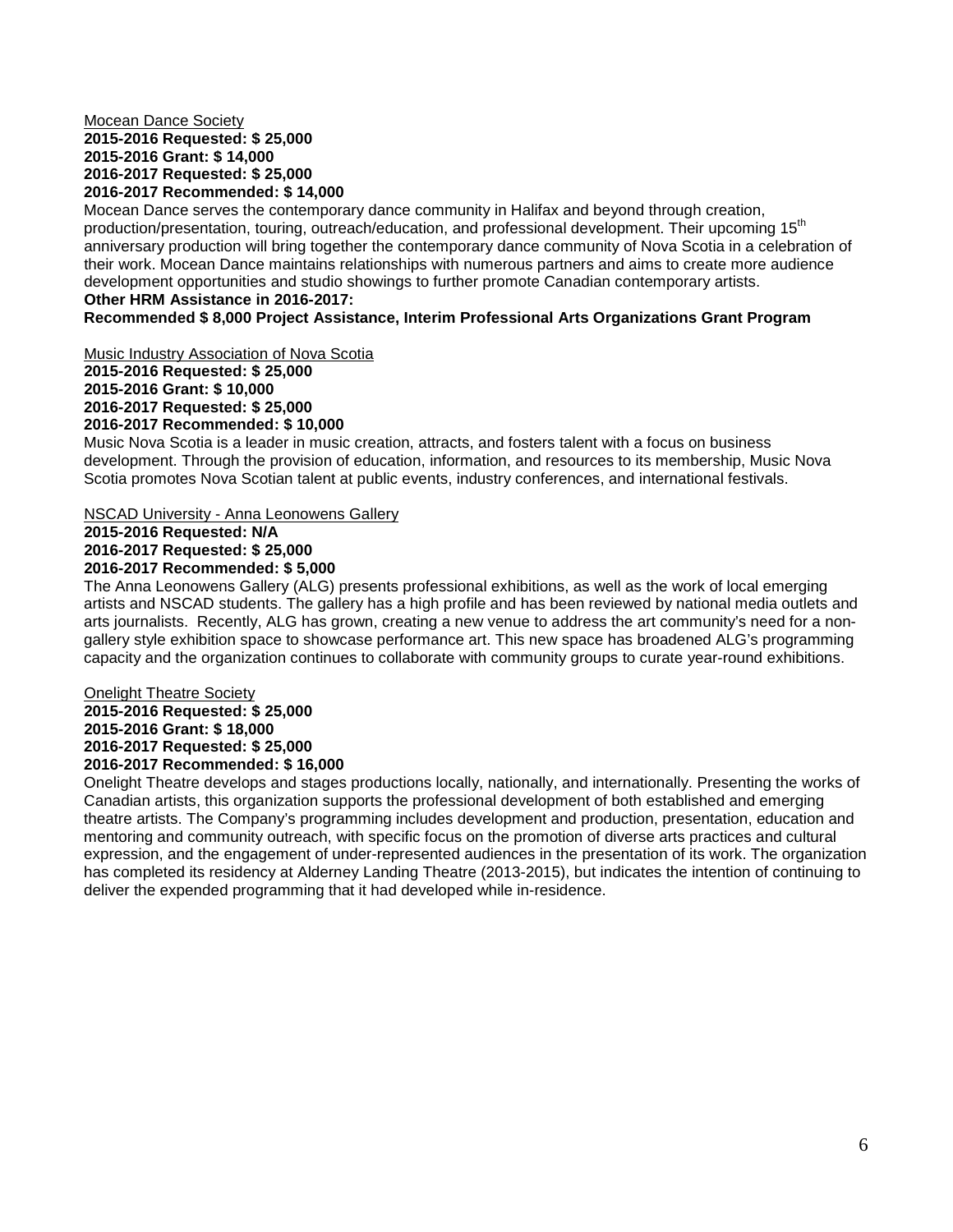#### Saint Mary's (SMU) University Art Gallery **2015-2016 Requested: \$ 25,000 2015-2016 Grant: \$ 12,000 2016-2017 Requested: \$ 25,000 2016-2017 Recommended: \$ 10,000**

Housed at one of Canada's oldest universities, SMU's Art Gallery specializes in the presentation and interpretation of contemporary visual art to diverse publics, as well as to develop, maintain, and present their permanent collection. The Gallery's 2016-17 season includes NSCAD alumni, touring Mi'kmaw artist Ursula Johnson, and Halifax artist Leya Evelyn. In addition to their current suite of public engagement/education programming, the Gallery has identified a long-term strategic goal of developing programming that engages African Nova Scotians.

#### Scotia Chamber Players

**2015-2016 Requested: \$ 20,000 2015-2016 Grant: \$ 10,000 2016-2017 Requested: \$ 20,000 2016-2017 Recommended: \$ 9,000**

Serving primarily a Halifax audience, Scotia Chamber Players celebrate the art of making music through the presentation of the Scotia Festival of Music and the Music Room Chamber Players series. They own and manage the Peggy Corkum Music Room, a 110-seat concert hall and recording studio. The Music Room holds an extensive, accessible chamber music library and is a valuable community resource, available on a rental basis throughout the year.

#### **Other HRM Assistance in 2016-2017:**

**Recommended \$ 20,000 for** *Scotia Music Festival***, Cultural Events & Showcases Grant Program \$ 19,790 Tax Relief (100% in fiscal 2015-2016)**

Shakespeare by the Sea Theatre Society **2015-2016 Requested: \$ 25,000 2015-2016 Grant: \$ 10,000 2016-2017 Requested: \$ 25,000 2016-2017 Recommended: \$ 10,000**

Shakespeare by the Sea Theatre Society is a seasonal presenter with a developing focus on year-round programming and community engagement. The organization displays a record of presentation and is an asset to the theatre landscape, especially in the summertime where productions attract visitors from outside of HRM. The society also receives municipal support in the form of a below market value license in a HRM owned building in Point Pleasant Park.

#### **Other HRM Assistance in 2016-2017: \$ 20,090 support, below market value license**

#### Society for Art Presentation (Centre for Art Tapes)

**2015-2016 Requested: \$ 12,000 2015-2016 Grant: \$ 7,000 2016-2017 Requested: \$ 12,000 2016-2017 Recommended: \$ 7,000**

The Centre for Art Tapes (CFAT) is a resource center for media arts practitioners in north-end Halifax. The organization supports artist-access to space and resources, as well as mentorship and technical assistance for artists working in film, audio and new media technologies.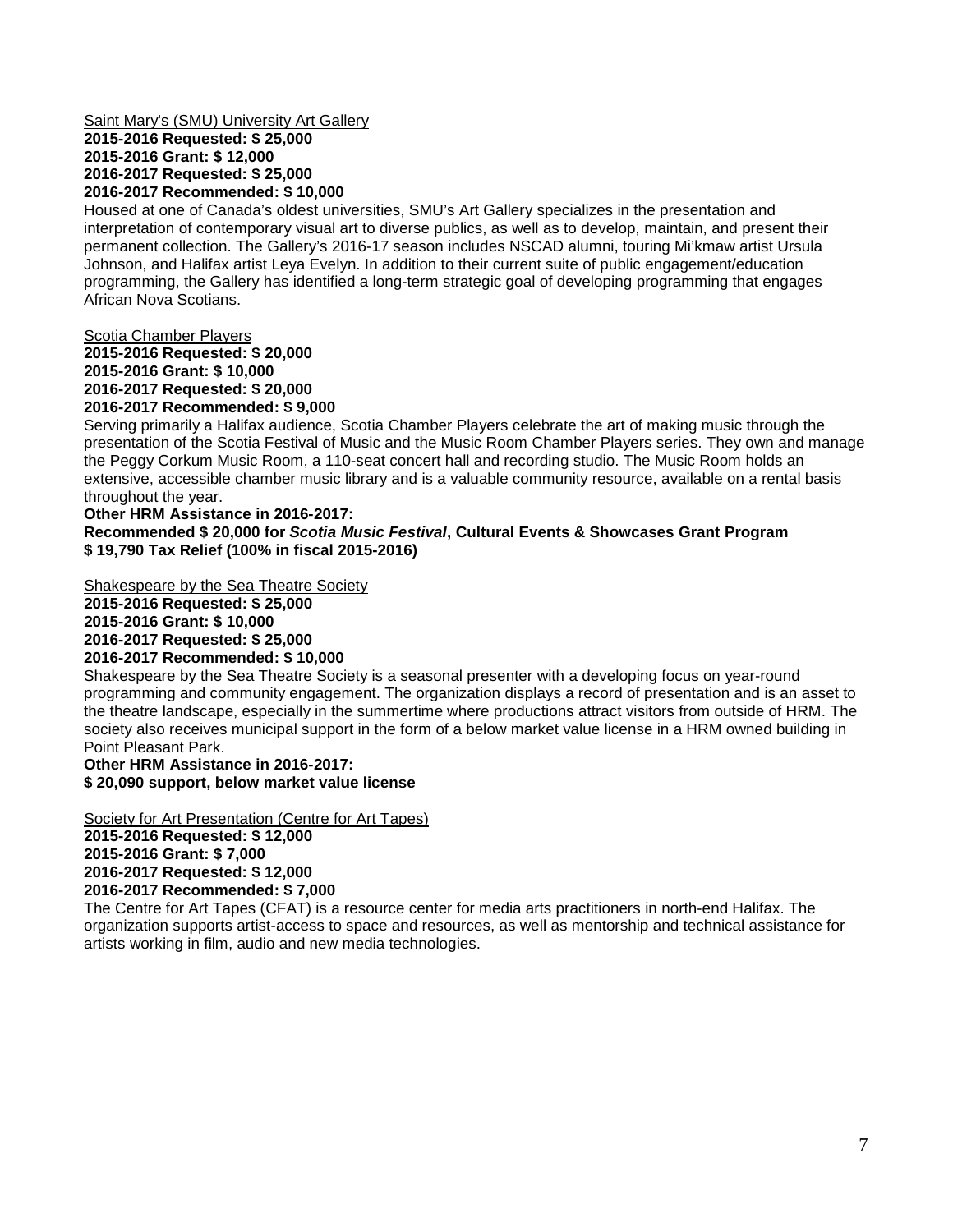#### Upstream Music Association **2015-2016 Requested: \$ 7,500 2015-2016 Grant: Not recommended for operational assistance 2016-2017 Requested: \$ 5,000 2016-2017 Recommended: \$ 3,000**

Upstream Music Association contributes to the growth, development, and presentation of innovative musical works and is a leader in the creation of contemporary music events. They undertake a variety of activities including educational outreach, recording, ensemble concerts, professional development, and networking within the arts community. The organization holds the annual Open Waters Festival which presents music ensembles from all over Canada.

# Visual Arts Nova Scotia

**2015-2016 Requested: \$ 12,000 2015-2016 Grant: \$ 6,000 2016-2017 Requested: \$ 10,000 2016-2017 Recommended: \$ 6,000**

Visual Arts Nova Scotia (VANS) is a service-based organization supporting visual artists in Nova Scotia. The organization offers direct support of programming in the form of residencies and other promotional support activities, and fosters excellence, skills-development, and learning in the arts through resource sharing, advocacy, support, and programming such as PAINTS (Professional Artists in Schools). VANS also publishes Visual Arts News, the only magazine dedicated to visual art in Atlantic Canada, and has begun (2015) hosting webinars on key topics for artists.

# **Other HRM Assistance in 2016-2017:**

# **Recommended \$ 4,000 Project Assistance, Interim Professional Arts Organizations Grant Program**

Xara Choral Theatre Society **2015-2016 Requested: N/A 2016-2017 Requested: \$ 8,000 2016-2017 Recommended: \$ 5,000**

Xara is a professional, youth-focused choral group that supports access to the arts through innovative performance and encourages an interdisciplinary approach to storytelling. Through its performance ensembles, projects, and leadership model, Xara Choral Theatre Society is a professional and education-centered organization that primarily engages women. It is recognized for excellence, innovation, and empowerment in the choral and theatre communities. Their arts education and outreach initiative, Chrysalis, targets teen girls 14-18.

# Zuppa Circus Theatre Society

**2015-2016 Requested: \$ 21,000 2015-2016 Grant: \$ 15,000 2016-2017 Requested: \$ 18,000 2016-2017 Recommended: \$ 15,000**

Zuppa Circus Theatre employs a creative and administrative model that supports its work and effectiveness of operation. The nature of their organization is flexible, and their programming exhibits a strong element of community-mindedness and integrative thinking. As the company-in-residence at Armbrae Academy, they are active educators and mentors within the community.

**Other HRM Assistance in 2016-2017:**

**\$ 4,000 from Community Grants Program for purchase of laptop computers**

**Recommended \$ 4,000 Project Assistance, Interim Professional Arts Organizations Grant Program**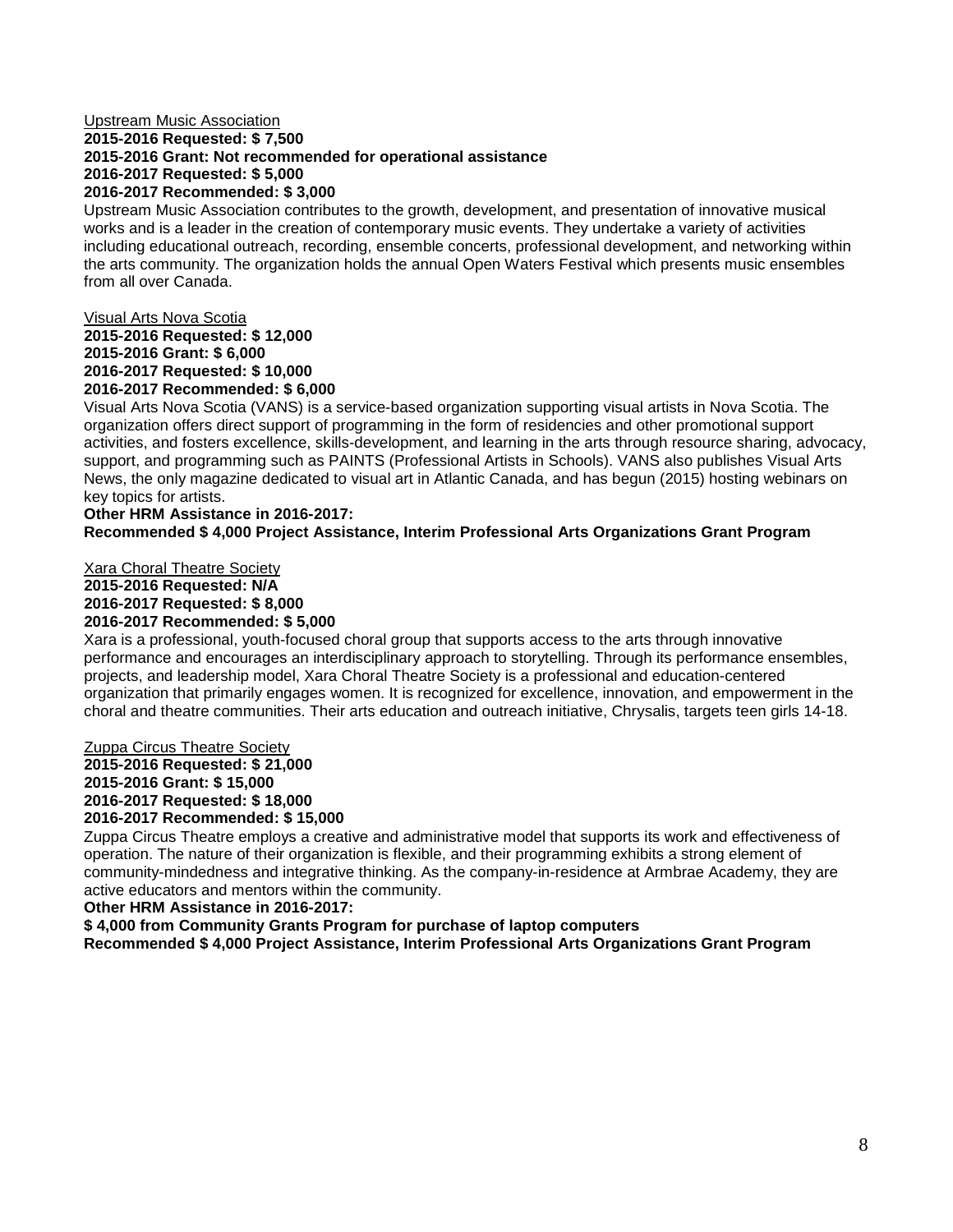| <b>Name of Organization</b>                  | 2016/17<br><b>Request</b> | 2016/17<br><b>Recommendation</b> |
|----------------------------------------------|---------------------------|----------------------------------|
| 2b Theatre Association                       | \$10,000                  | \$8,000                          |
| Atlantic Filmmakers Co-operative Ltd.        | \$8,300                   | \$6,000                          |
| <b>Atlantic Flamenco Productions Society</b> | \$10,000                  | \$7,000                          |
| <b>Debut Atlantic Society</b>                | \$10,000                  | \$7,000                          |
| <b>Khyber Arts Society</b>                   | \$6,250                   | \$4,500                          |
| <b>Live Art Productions Society</b>          | \$10,000                  | \$8,000                          |
| <b>Mocean Dance Society</b>                  | \$10,000                  | \$8,000                          |
| Obey Convention Music and Arts Society       | \$10,000                  | \$7,500                          |
| <b>Secret Theatre Society</b>                | \$7,500                   | \$6,000                          |
| SuddenlyListen Music Society                 | \$3,000                   | \$2,000                          |
| Theatre Nova Scotia                          | \$5,000                   | \$3,500                          |
| Visual Arts Nova Scotia                      | \$6,000                   | \$4,000                          |
| Zuppa Circus Theatre Society                 | \$5,000                   | \$4,000                          |
| <b>Recommended Award</b>                     |                           | \$75,500                         |

# **List of Recommended Grants 2016-2017- PROJECT ASSISTANCE Organized Alphabetically**

# **PROJECT ASSISTANCE AWARD RECOMMENDATIONS**

Projects were reviewed and recommended in relation to cumulative strength-of-score in the categories of:

- Expertise of Applicant
- Project Merit
- Public Access and Engagement
- Organizational Standing and budget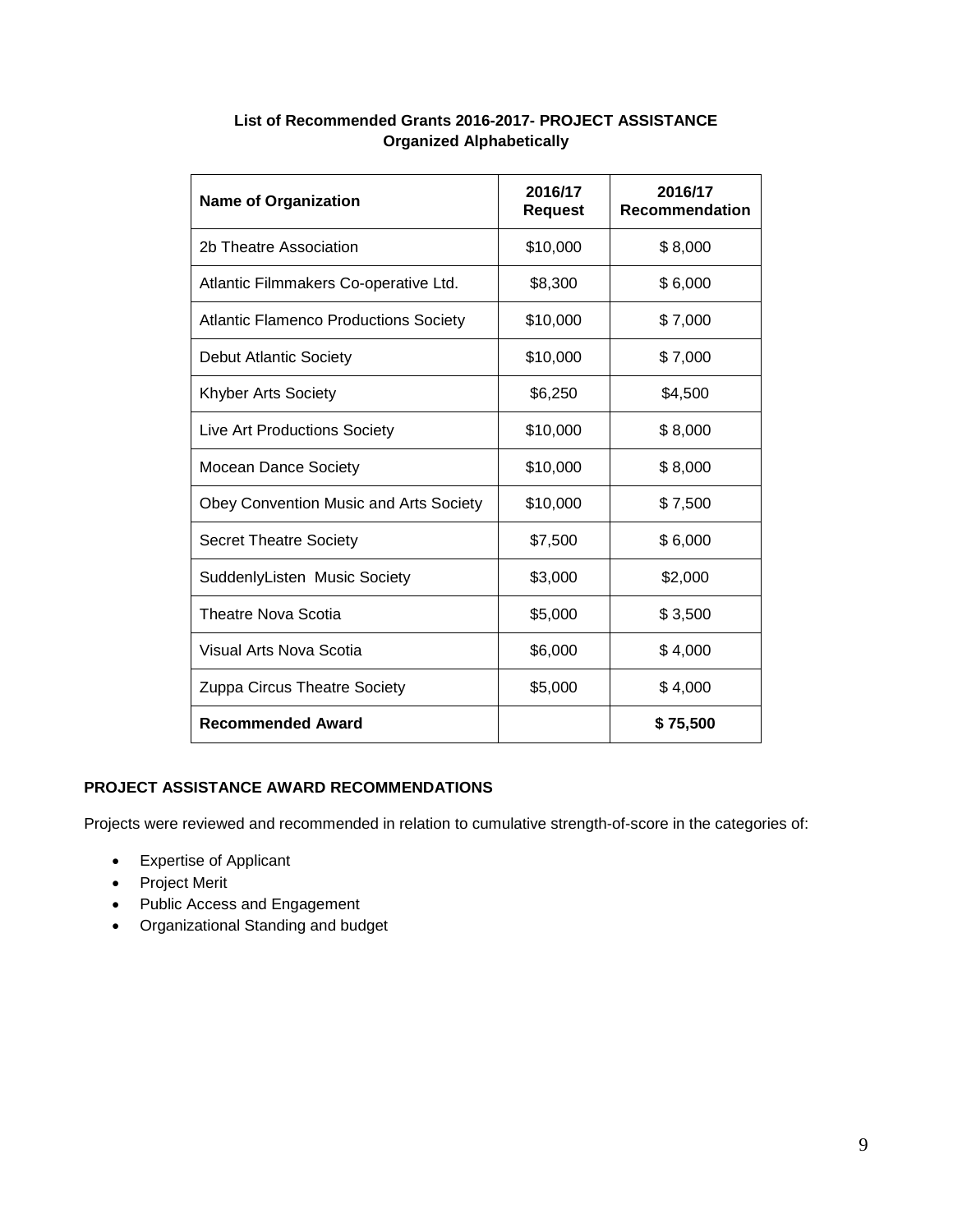Organization: 2b Theatre Association

*Project: The Bridge*

**2015-2016 Requested: \$10,000 -** *We are Not Alone*

**2015-2016 Grant: \$ 8,000 2016-2017 Requested: \$ 10,000**

**2016-2017 Recommended: \$ 8,000**

The project aims to execute a large-scale, targeted artistic outreach and play development project with the goal of casting for the world premiere of Shauntay Grant's new play "The Bridge". 2b has included a process for the identification and development of African Nova Scotian performers during the two day workshop, and one-week acting intensive, development, and staging process. The project serves to celebrate the African Nova Scotian community and elevate local talent.

#### **Total project budget of \$ 11,300 Other HRM Assistance in 2016-2017:**

**Recommended \$ 18,000 Operational Assistance, Interim Professional Arts Organizations Grant Program**

Organization: Atlantic Filmmakers Co-operative Ltd

Project: *re(imagining) the short*

**2015-2016 Requested: 6,000 -** *Summer of 35mm*

**2015-2016 Grant: \$ 4,500**

**2016-2017 Requested: \$ 8,300 2016-2017 Recommended: \$ 6,000**

Project funding is requested to support a project involving a 3-day symposium of screenings, panels, and workshops designed to restart the conversation about what truly makes an original short film. AFCOOP will invite 3 prominent North American short filmmakers to engage creatively with the Halifax public and mentor local filmmakers.

**Total project budget of \$ 13,300**

**Other HRM Assistance in 2016-2017:**

**\$ 4,000 grant Community Grants Program for purchase of laptop computers Recommended \$ 16,000 Operational Assistance, Interim Professional Arts Organizations Grant Program**

Organization: Atlantic Flamenco Productions Society

Project: *Flamenco Nights Performance Series*

**2015-2016 Requested: \$ 7,000**

**2015-2016 Grant: Not recommended for project assistance**

**2016-2017 Requested: \$ 10,000**

**2016-2017 Recommended: \$ 7,000**

The "Flamenco Nights Performance Series" provides performance opportunities for local and out-of-province established artists, as well as local upcoming artists. Hosted in north-end Halifax, the series is accessible and low cost, serving to attract new audiences, but also has an established, core audience. The six-show series will present guest dancer Fional Malena, Compañia Azul, and the Maria Osende Flamenco Co. along with open mic, free dance classes, and cultural programming.

# **Total project budget of \$ 26,435**

**Other HRM Assistance in 2016-2017:**

**Recommended \$1,500 grant for** *Atlantic Flamenco Festival,* **Established Community Festivals Grant Program**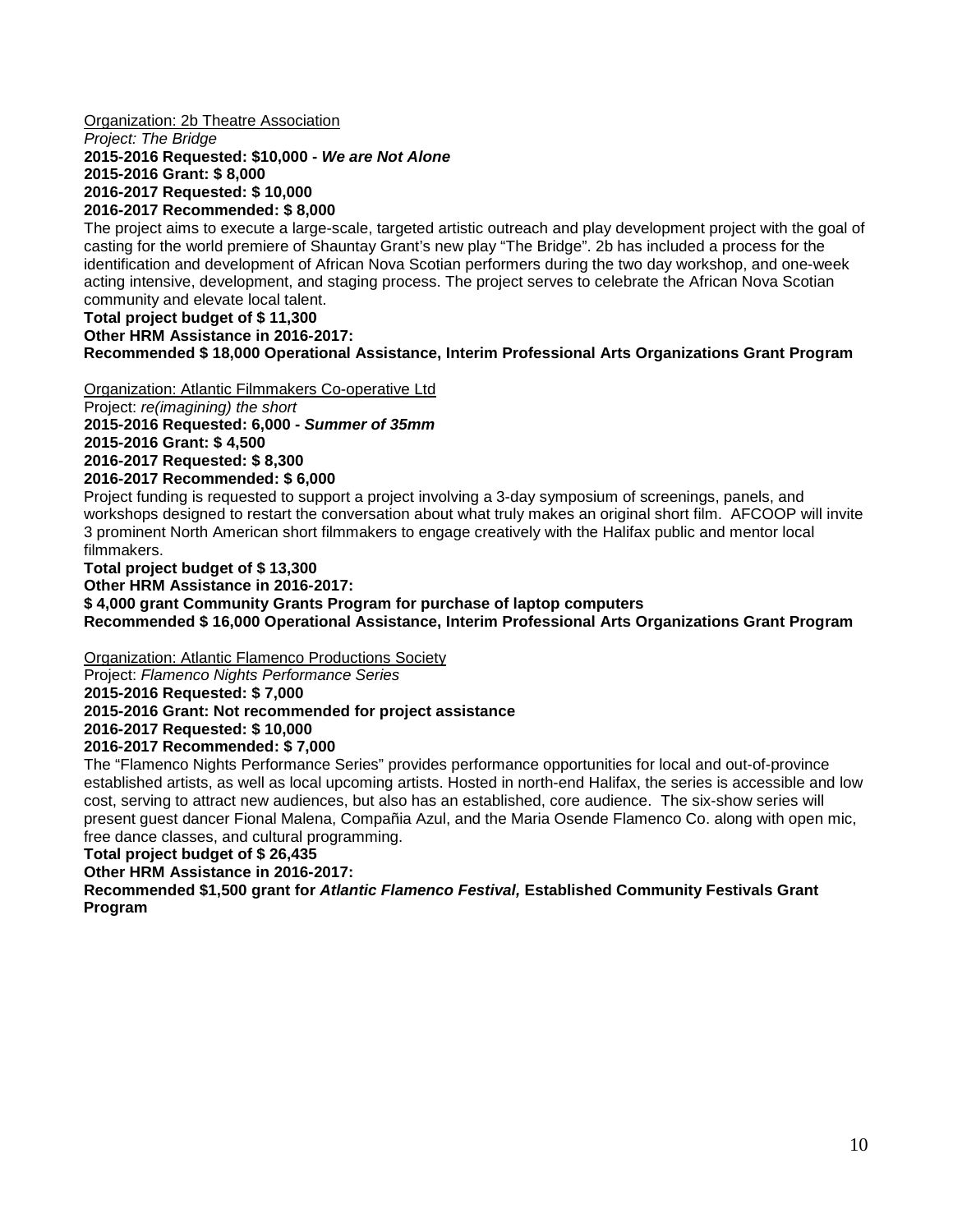### **Organization: Debut Atlantic Society**

Project: *Debut: Musical Pop-Ups*

# **2015-2016 Requested: \$ 10,000-** *Debut in your Community*

**2015-2016 Grant: \$ 7,500**

**2016-2017 Requested: \$ 10,000**

# **2016-2017 Recommended: \$ 7,000**

Building on the success of the 2015 "Debut: In YOUR Community!" which reached residents in rural areas of the municipality, "Debut: Musical Pop-Ups" aims to expand the classical music audience without relying on an established presenter. These Pop-Ups would reach people where they live, work, and eat as well as exposing musicians to new performance spaces. The majority of these smaller Pop-Ups would take place outside of peninsular Halifax with a focus on under-serviced and rural areas.

# **Total project budget of \$ 11,500**

**Other HRM Assistance in 2016-2017:**

**Recommended \$ 5,000 Operational Assistance, Interim Professional Arts Organizations Grant Program**

Organization: Khyber Arts Society Project: *The Gonzago Institute – "Marginalia"*  **2015-2016 Requested: \$ 9,000 –** *Crit Paper: Publication Series and Artist Residency* **2015-2016 Grant: \$ 6,500 2016-2017 Requested: \$ 6,250 2016-2017 Recommended: \$ 4,500**

The Khyber Arts Society is a keystone arts organization in Halifax currently hosting and supporting an ongoing project called, 'The Gonzago Institute'. This project aims to foster a strong artistic community through the direct support of Haligonian artists and public engagement. "Marginalia" is their new, proposed publication which aims to promote the importance of an engaged citizenry and showcase local works with three key components of practice, theory and community. The funds requested are intended to assist with costs associated with a proposed public exhibition, reading series and the production and distribution of a publication. The aim of the project is to create connections between the public at large and the participants in the program, their discussions and research.

#### **Total project budget of \$ 9,000 Other HRM Assistance in 2016-2017: \$ 45,000, 3 year operating subsidy (final year)**

# Organization: Live Art Productions Society

Project: *Lisa Phinney Langely Commission Project* **2015-2016 Requested: \$ 10,000 –** *The Woods and Ghettosocks Commission Project* **2015-2016 Grant: \$ 8,000 2016-2017 Requested: \$ 10,000**

#### **2016-2017 Recommended: \$ 8,000**

Project seeks to provide prominent Halifax choreographer, Lisa Phinney Langely, a 2 week technical residency at Live Art Dance where she will have access to professional resources with the goal of producing a new work. The organization has a long history of delivering initiatives aimed at enriching the creative capacity of local artists; one direct way is through technical residencies.

# **Total project budget of \$ 33,100**

**Other HRM Assistance in 2016-2017:**

**Recommended \$16,000 Operational Assistance, Interim Professional Arts Organizations Grant Program**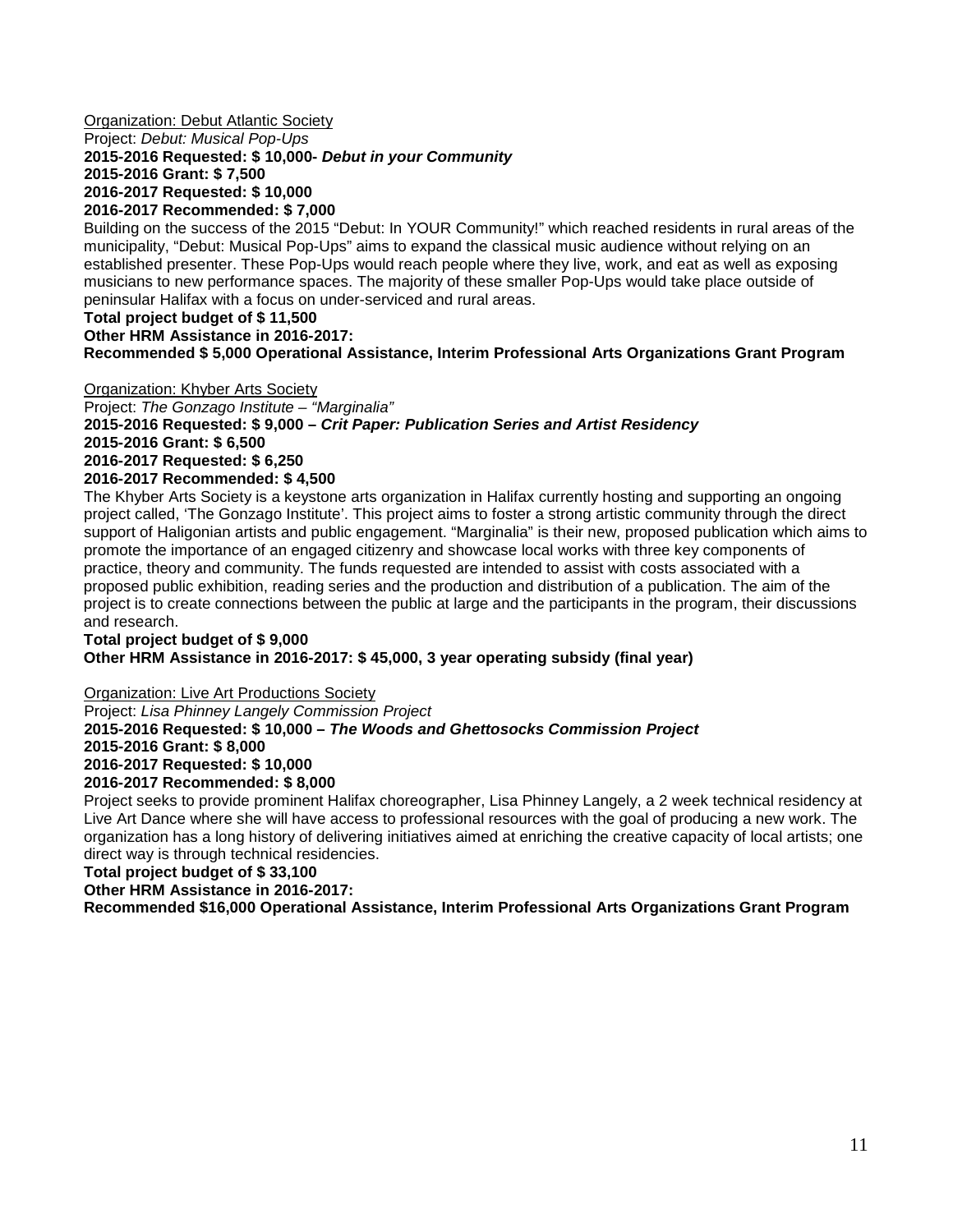# **Organization: Mocean Dance Society**

Project: *Fifteen*

# **2015-2016 Requested: \$ 10,000 –** *There Might be Others*

**2015-2016 Grant: \$ 8,000 2016-2017 Requested: \$10,000**

# **2016-2017 Recommended: \$8,000**

"Fifteen" will be a mutli-generational work celebrating the 15<sup>th</sup> Anniversary of Mocean Dance and performed by dancers and choreographers who have contributed to the development of Mocean Dance and contemporary dance in Nova Scotia. The intention of the project is to bring together Halifax's professional contemporary dance community at large, and to ultimately produce a short documentary film exploring the organization, the development process of "Fifteen", and the Halifax community.

# **Total project budget of \$ 41,400**

**Other HRM Assistance in 2016-2017:**

# **Recommended \$14,000 Operational Assistance, Interim Grants to Professional Arts Organizations**

Organization: Obey Convention Music and Arts Society Project: *Obey Convention's Altered Culture Series* **2015-2016 Requested: N/A 2016-2017 Requested: \$ 10,000**

# **2016-2017 Recommended: \$ 7,500**

The Altered Culture Series is a series of four musical performances coupled with free education events that endeavors to forge new cultural pathway, develop diverse relationships, and provide accessible education on music and composition in HRM. The series will present five internationally-recognized artists who challenge the status quo of musical composition.

# **Total project budget of \$25,918**

Organization: Secret Theatre Society Project: *Something Bigger* **2015-2016 Requested: \$ 7,000 -** *Secret Selfies* **2015-2016 Grant: \$ 5,500 2016-2017 Requested: \$ 7,500 2016-2017 Recommended: \$ 6,000**

Secret Theatre aims to co-create an image of the place we want to live in by making diverse platforms for collaboration with artists, participants, and audiences. "Something Bigger" is an original, interactive work that invites the audience to question their place in the world driven by experiential art-gaming software. The program is delivered through smart phone app rather than actor on a stage. The performance is personalized to each show. The work explores boundaries artistically attempting to celebrate human connections. **Total project budget of \$ 26,900**

Organization: Suddenly Listen Music Society

Project: *From Blank Page to Full House* **2015-2016 Requested: \$ 4,000 –** *The Cello of Dr. O* **2015-2016 Grant: \$ 3,000 2016-2017 Requested: \$ 3,000 2016-2017 Recommended: \$ 2,000**

Project involves collaboration with Youth Arts Connection (YAC) and will assemble a group of youth from YAC's ArtPreneur (providing entrepreneurial capacity-building in youth arts practices) program to create, produce, and promote a new musical work over a 10-week period. During the process, these youth will be mentored by professional musicians, arts marketers, promoters, and stage technicians.

# **Total project budget of \$8,510**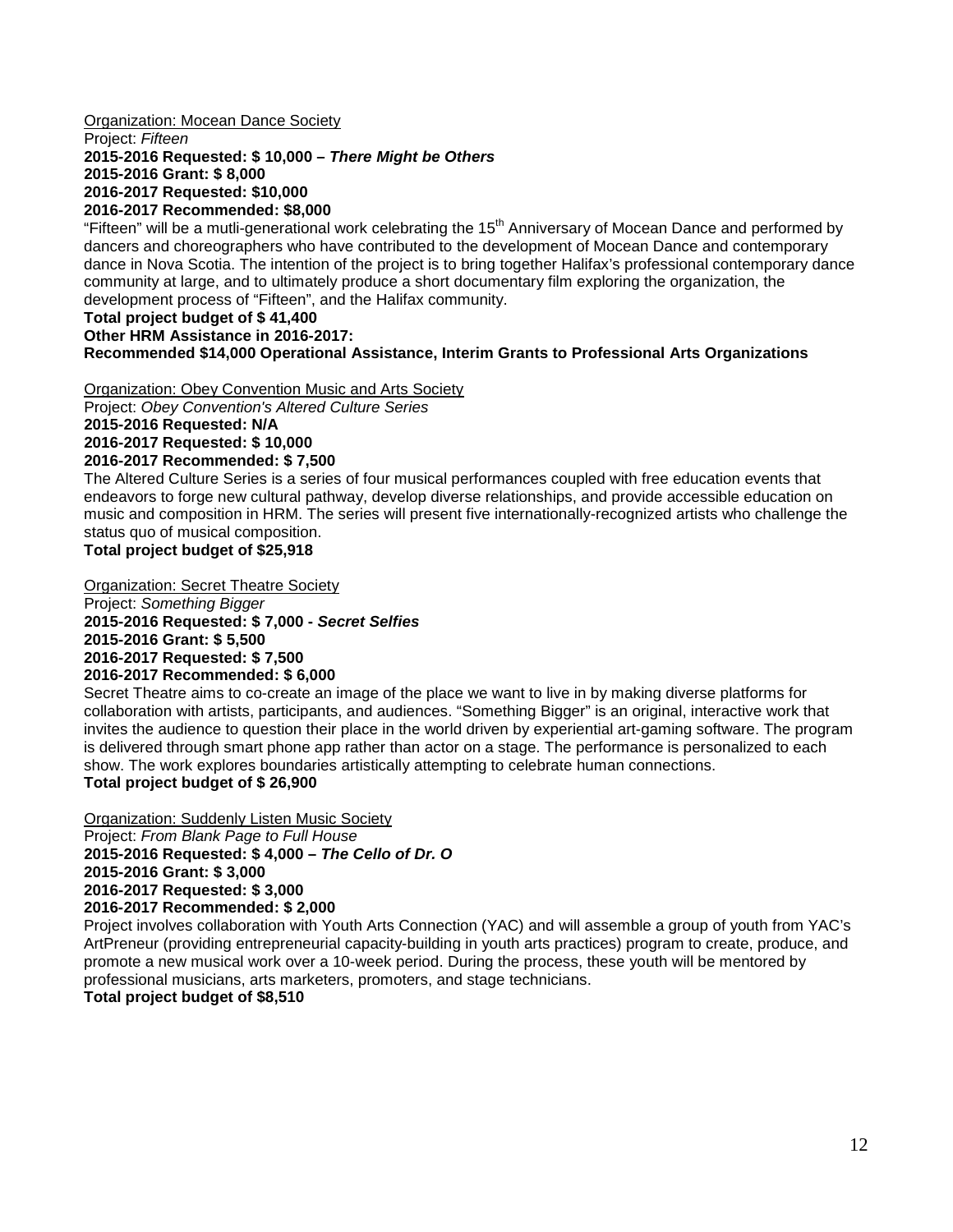#### **Organization: Theatre Nova Scotia** Project: *Local Script Lending Library* **2015-2016 Requested: N/A 2016-2017 Requested: \$5,000 2016-2017 Recommended: \$3,500**

In 2015, Theatre Nova Scotia (TNS) received 2 major donations of plays and reference works which spurred the organization to seek funding to develop a long-desired script and resource library. The project will support the acquisition of new Canadian materials which will be reorganized under a new cataloguing software and made accessible to members (and interested organizations) through the organization. This would provide a new and necessary resource to all of TNS' associate theatre partners and practitioners.

**Total project budget of \$ 7,500**

Organization: Visual Arts Nova Scotia

Project: *VANS in Residence – Urban & Rural* **2015-2016 Requested: \$ 6,020 –** *Critical Art Writer in Residence* **2015-2016 Grant: \$ 4,000 2016-2017 Requested: \$ 6,000 2016-2017 Recommended: \$ 4,000**

The project aims to host two artists - one in north end Halifax and one in Musquodoboit Harbour - with the goal of building capacity for, and community engagement in art. The artists would spend 40% of their hours actively engaging with the communities through workshops, open studios, and creation processes. VANS has successfully placed artists with four Nova Scotian communities previously and notes effective collaborations with partner organizations.

#### **Total project budget of \$ 10,600 Other HRM Assistance in 2016-2017: Recommended \$ 6,000 Operational Assistance, Interim Professional Arts Organizations Grant Program**

# Organization: Zuppa Circus Theatre Society

Project: *'The Archive of Missing Things' Script Design Development*

**2015-2016 Requested: N/A**

# **2016-2017 Requested: \$ 5,000**

# **2016-2017 Recommended: \$ 4,000**

*"*The Archive of Missing Things" is an upcoming Zuppa show to be staged in public libraries. The show takes place partly online, partly through headphones, and partly in a physical space occupied by actors and library patrons. Funding will go towards the script/design development phase of the work in order to build, test, and rehearse with the technical components of the show. The Theater has developed a relationship with Chapter Arts in Wales with an opportunity to tour the completed work in 2017/18.

# **Total project budget of \$10,600**

**Other HRM Assistance in 2016-2017:**

**\$ 4,000 from Community Grants Program for purchase of laptop computers**

**Recommended \$ 15,000 Operational Assistance, Interim Professional Arts Organizations Grant Program**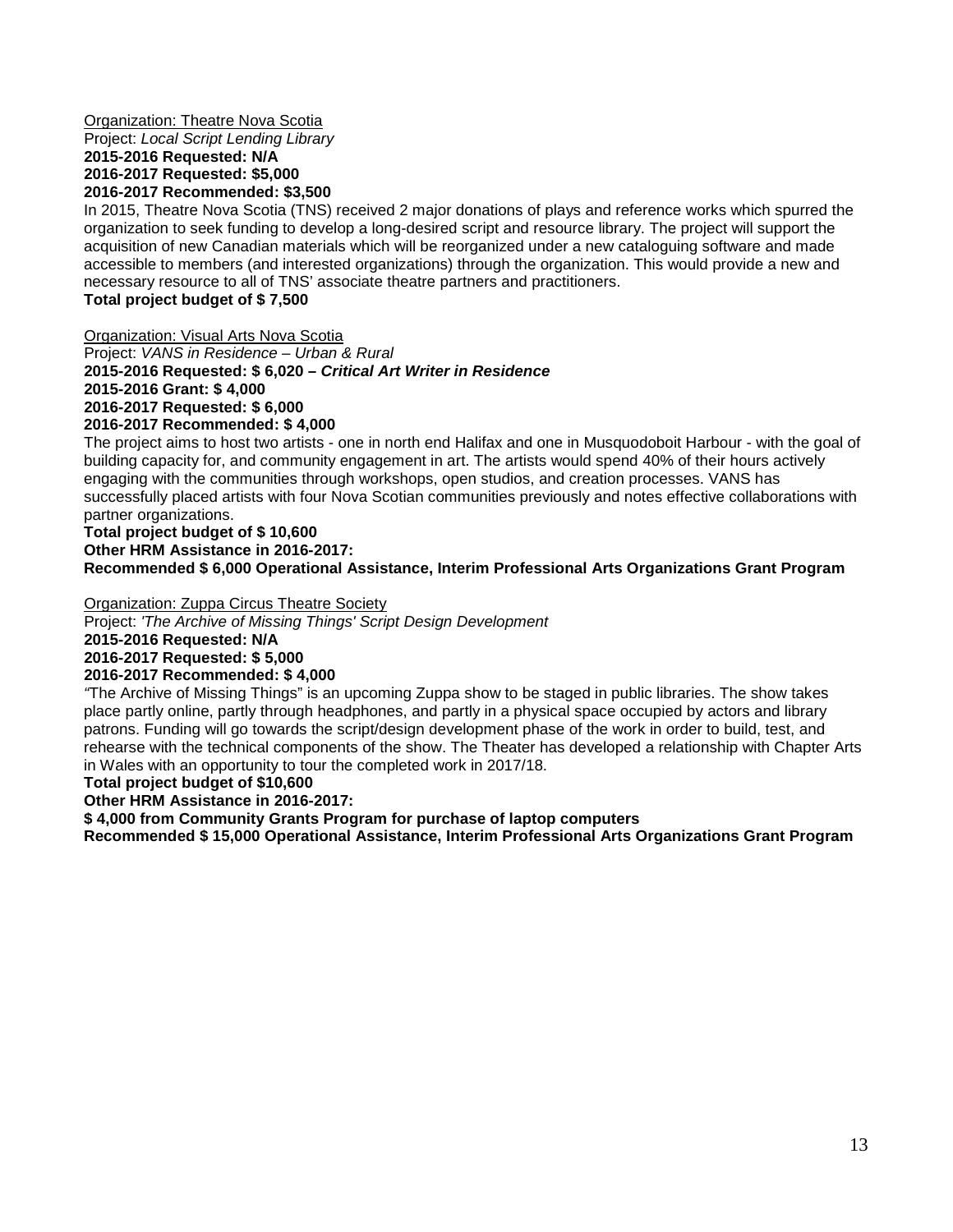# **Attachment 3**

# **List of Non-Recommended Grants 2016-2017 - OPERATING ASSISTANCE Organized Alphabetically (by Tier)**

#### **The following applicants have not been recommended for operating assistance on the basis of score in relation to funds available.**

#### Atlantic Flamenco Productions Society

#### **Requested: \$ 10,000**

Atlantic Flamenco Productions (AFP) produces artistic, cultural, and educational events that add to the existing multicultural landscape by introducing audiences to Spanish arts and culture. Their Atlantic Flamenco Festival is an annual cultural event that attracts upwards of 1200 people. AFP maintains key relationship with universities, cultural organizations, and businesses.

#### **Other HRM Assistance in 2016-2017:**

**Recommended \$ 1,500 grant for** *Atlantic Flamenco Festival***, Established Community Festivals Grant Program**

#### **Recommended \$7,000 Project Assistance, Interim Grants to Professional Arts Organizations Program**

#### DaPoPo Theatre Society

#### **Requested: \$ 11,334**

DaPoPo Theatre is a collaborative, 'open-door' company that works with both emerging and established artists to develop, perform, and tour experimental and popular theatrical works. Run primarily by volunteers, the Company has a high rate of output, tackles diverse and subversive programming, and creates educational opportunities for youth through projects like Acting OUT! and DaPoPo Academy Youth Ensemble (DAYE).

### Halifax Dance Association

#### **Requested: \$ 5,000**

Funding is requested specifically for the Young Company (YoCo), a professionally-operated group of dancers with pre-professional performance standards. Halifax Dance is a well-established organization within HRM, focusing on dance instruction. The company also produces the Halifax Viennese Opera Ball.

#### Halifax Theatre for Young People Society

#### **Requested: \$ 7,000**

Halifax Theatre for Young People (HTYP) provides programming for audiences of all ages and strives to engage youth in HRM through professionally delivered theatrical programming. The organization's annual program features an ongoing mainstage production and a smaller production in relation to Eastern Front's Stages festival (*Next Stages Theatre Festival for Families).* Their "Next Stages is Write Stuff" program supports emerging playwrights as they develop new work for a younger audience, in partnership with theatre Nova Scotia and the Playwrights Atlantic Resource Centre. As of 2015, HTYP has begun touring to theatres and schools within Nova Scotia.

Other HRM Assistance in 2016-2017:

#### **\$10,000 for** *No Safe Harbour***, Halifax Explosion 100th Anniversary Grant Program**

#### Kazan Co-Op Limited.

# Requested: **\$ 18,000**

Kazan Co-Op is a Halifax-based professional contemporary theatre company employing 10-12 Nova Scotian artists per project. They recently acquired their own 50-seat presentation space, The Waiting Room, which is also rented out to local companies as an event venue.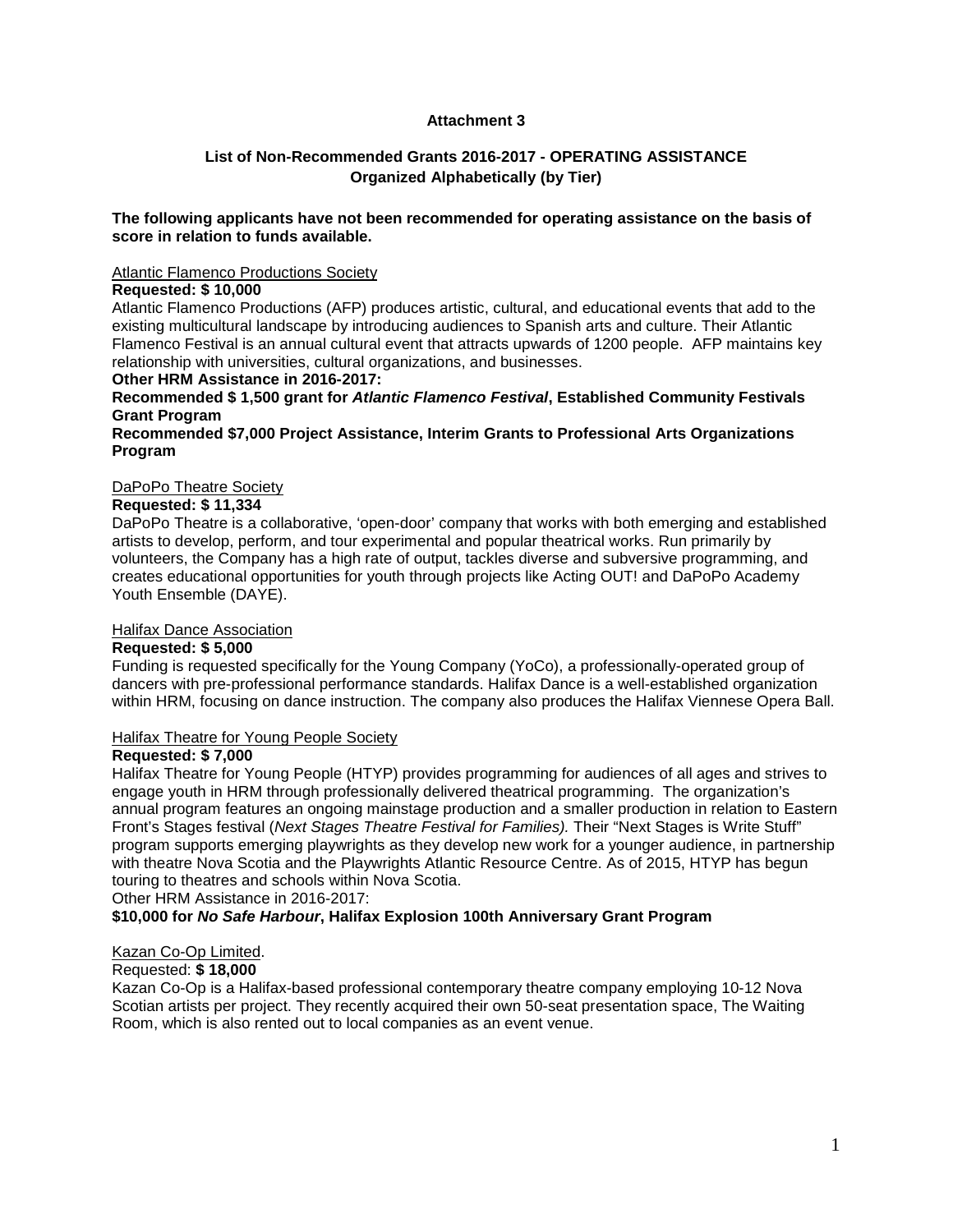#### Nova Scotia Kiwanis Music Festival Association

#### **Requested: \$ 10,000**

The Festival supports, educates, and showcases the talents of local musical artists and students. The festival attracts over 8000+ participants, and for over 80 years has been a cornerstone of music education and performance in HRM.

### **Other HRM Assistance in 2016-2017:**

# **Recommended for \$ 3,500 for** *Nova Scotia Kiwanis Music Festival***, Established Community Festivals Grant Program**

# Queer Acts Theatre Festival Society

# **Requested: \$ 4,500**

Queer Acts Theatre Festival is dedicated to showcasing the talents of local queer theatre artists while presenting work of relevance to the LGBTQ community. Expanding this year to a five-day event, the festival serves as a reputable platform and forum for Halifax's professional and emerging theatrical talent. Through the Emerging Queer Artists mentorship program, partnerships with community organizations, and year-round engagement events, Queer Acts Theatre Festival serves the diverse LGBTQ community, as well as the broader cultural community HRM.

# **Other HRM Assistance in 2016-2017:**

# **Recommended for \$ 2,000 for** *Queer Acts Theatre Festival***, Cultural Events & Showcases Grant Program**

# The St. Cecilia Concert Society

# **Requested: \$ 20,000**

The Society is a professional arts organization, developing programing and presenting local and international performers for over 27 years in Nova Scotia. Cecilia Concerts has provided HRM audiences with classical and chamber music, along with diverse vocal and opera performances. Partners of the organization include universities, youth organizations, and businesses. The requested funds would be directed towards maintaining an Executive Director from June-January in order to foster growth and build capacity.

# Suddenly Listen Music Society

# **Requested: \$ 4,000**

Suddenly LISTEN presents musical events, and encourages both musicians and non-musicians to listen to, explore, and participate in the making of new and experimental music. The organization produces two series' of concert-collaborations in Halifax, tours work, develops new creative performances, and engages in community outreach and education. The organization maintains active partnerships with several arts producers/presenters in Halifax.

#### Theatre Nova Scotia

#### **Requested: \$ 20,000**

Theatre Nova Scotia supports and develops all aspects of live theatre in HRM and throughout the Province through programs, services, and organizational efforts. The organization is a frontline resource for community-based and professional theatre organizations and educational institutions, both regionally and nationally. Currently, the organization is undergoing an in-depth strategic planning process in an effort to refine its vision and programming over the next several years to better serve the theatre community.

#### **Other HRM Assistance in 2016-2017:**

#### **Recommended \$ 3,500 Project Assistance, Interim Grants to Professional Arts Organizations Program**

#### The Villain's Theatre Association

# **Requested: \$ 8,000**

The Villain's Theatre is a platform for emerging artists, and it has an active relationship with Halifax universities, locals businesses, and Halifax art/theatre boards. Villain's Theatre produces 1-2 mainstage shows a year, but is also aiming to expand their portfolio to include outreach and touring activities.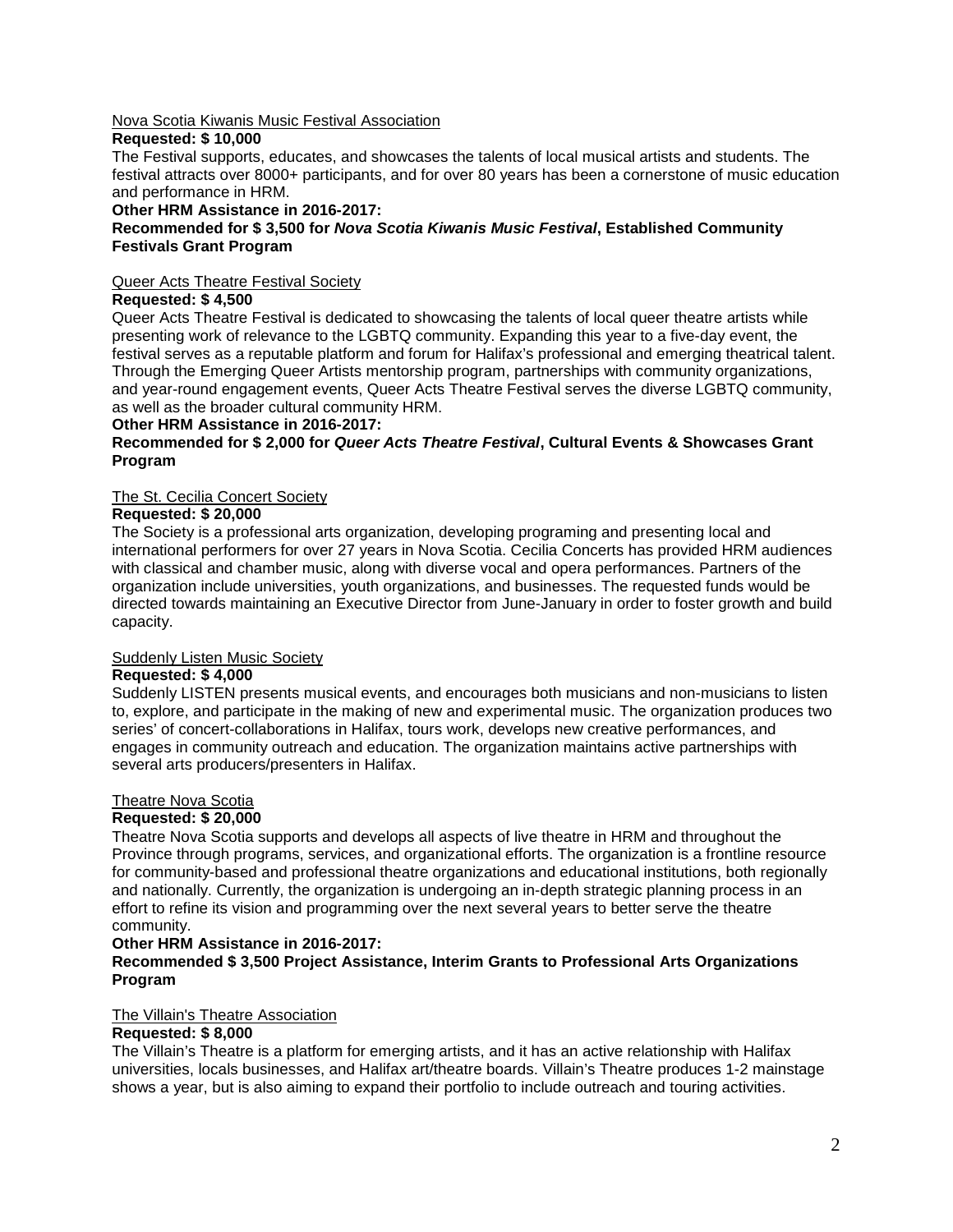The Writers' Federation of Nova Scotia (WFNS)

# **Requested: \$ 10,000**

WFNS aims to enhance the literary arts in the regional and national culture through development, mentorship, and public awareness events showcasing the professional writing of Nova Scotians. Approximately 55% of good standing members reside in Halifax, and 60% of programing takes place in HRM.

# **List of Non-Recommended Grants 2016-2017 – PROJECT ASSISTANCE Organized Alphabetically**

**The following applicants have not been recommended for project assistance on the basis of score in relation to funds available.** 

Alderney Landing Association

Project: *The Monday Project*

# **Request: \$4, 972 of \$ 6,472 total project costs**

The Monday Project provides an opportunity to engage the community in arts activities through a free, monthly performance art and workshop series in The Craig Gallery space. This series seeks to program the empty gallery space on the first Monday of each month as exhibits are installed the next day .The intent of the project is to support performance-based arts activities and to engage new arts audiences in downtown Dartmouth.

# **Other HRM Assistance in 2016-2017:**

**\$ 175,000 Annual Subsidy**

**Recommended \$ 250,** *Boardwalk Artists***, Community Celebrations, Events Grant Program Recommended \$ 500,** *Bluenose Ghost Festival,* **Established Community Events Grant Program Recommended \$ 250,** *Chistkindlmarket Festival***, Established Community Events Grant Program** 

#### Bus Stop Theatre Co-operative Limited

Project: *Curator's Cooperative*

# **Request: \$ 10,000 of \$ 12,200 total project costs**

The Curator's Cooperative is a new initiative that will engage three emerging curators in diverse disciplines to program two evenings each at the Bus Stop Theatre. By engaging curators from diverse disciplines and communities, the Bus Stop Theatre aims to attract new audiences. All events will be offered on a pay-what-you-can basis to make the programming accessible.

#### **Other HRM Assistance in 2016-2017:**

**Recommended \$ 4,000 Operational Assistance, Interim Grants to Professional Arts Organizations**

# Eyelevel Gallery Society

Project: *The Art of Hanging Pictures*

#### **Request: \$ 10,000 of \$ 21,994 total project costs**

Funding is requested to support the community-based production and exhibition of work by Torontobased artist Amy Wong. The proposed project incorporates discorded artwork found in secondhand stores and flea markets in Halifax, and the ordering and reordering of those artworks within an exhibition venue. Intentionally interactive, Eyelevel Gallery plans to tour the installation to communities outside of Halifax where Amy Wong will continually develop the work by sourcing discarded art pieces from these communities.

#### **Other HRM Assistance in 2016-2017:**

**Recommended \$ 8,000 Operational Assistance, Interim Grants to Professional Arts Organizations Program**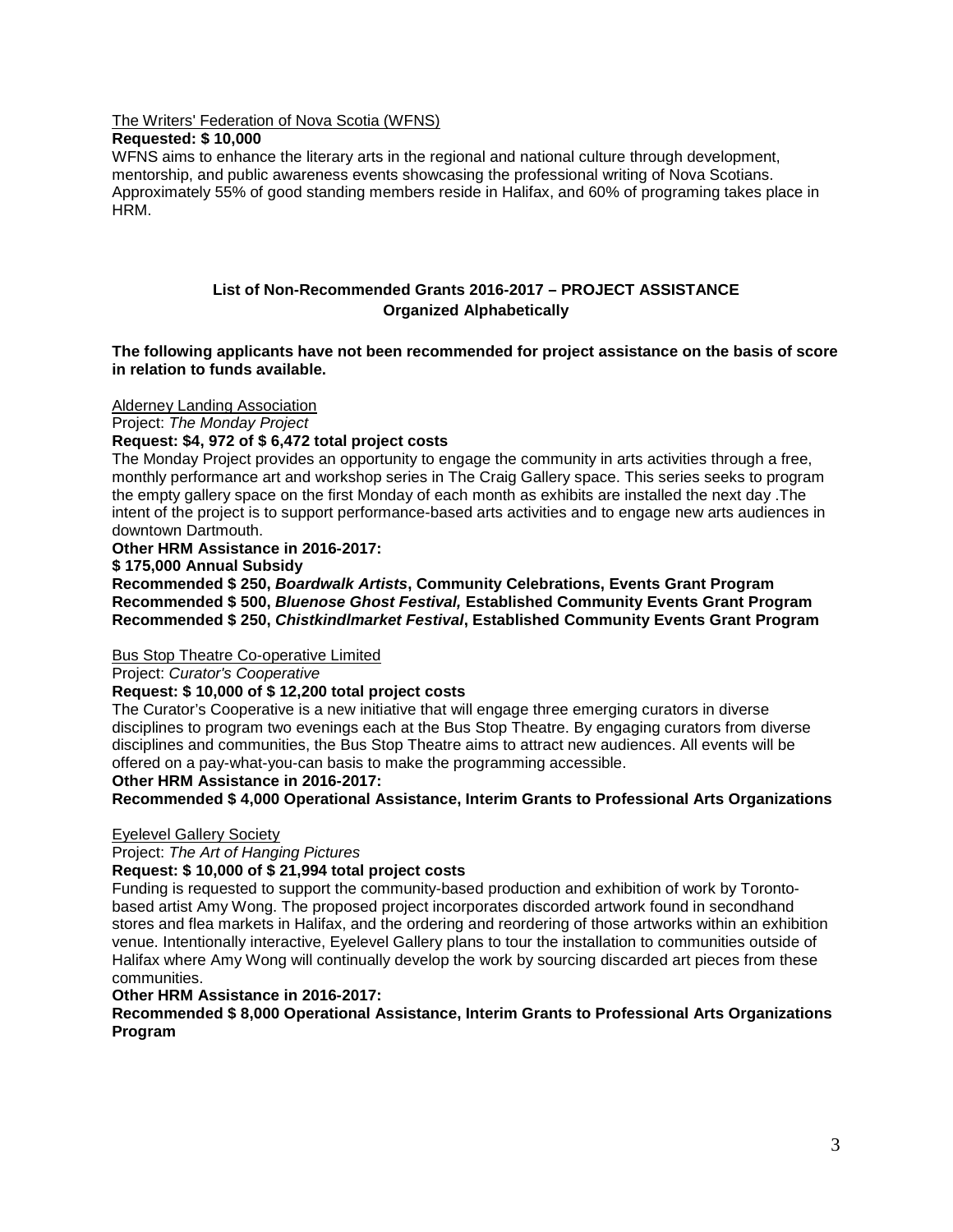#### Kazan Co-Op Limited

Project: *The Weekend Healer* 

#### **Request: \$10,000 of \$45,000 total project costs**

Funding is requested for the presentation of the twentieth anniversary revival of Bryden MacDonald's, "The Weekend Healer" in Kazan Co-Op's north-end Halifax performance space. Kazan Co-Op is a volunteer-run theatre company focusing on the development and presentation of contemporary narrative theatre. Proposed presentation schedule runs between May  $6^{th}$  and May 22<sup>nd</sup>, 2016.

# Keep Good (Theatre) Company Society

# Project: *Constellations*

### **Requested: \$ 10,000 of \$ 24,501 total project costs**

Funding is requested to support the Company's second professional production: "Constellations", by Nick Payne, a production first staged in London in 2012. The requested funds would be directed toward the rehearsal and production phase of the work, which is site specific to Christ Church Cathedral in Dartmouth.

# Luna Sea Theatre Company Society

Project: *Well Heeled by Lisa Cochrane*

# **Request: \$ 5,000 of \$ 43,460 total project costs**

Funding is requested to support the production of "Well-Heeled", by emerging playwright Lisa Cochrane. The dramaturgy has been developed locally over the past two years with mentorship provided through LunaSea Theatre's playwriting initiative, The Furnace. The company plans to bring in prominent Canadian designer, Eo Sharp, to mentor Lisa in the design of the production.

# Mount St. Vincent University Art Gallery

Project: *Walking With Our Sisters*

# **Request: \$ 5,300 of \$ 18,510 total project costs**

Walking With Our Sisters is a commemorative art installation that honours the missing and murdered indigenous women, girls and Two-Spirit people, who number over 2000 in Canada. This topical installation will be guided by the indigenous women's collective and facilitated by local elders and volunteers. MSVU is the sole Atlantic Canadian host of WWOS' four-year long national tour. Upon a detailed review of the application, it was determined that this project is considered for funding under the Community Arts stream of the Community Grant Program. Due to the timeline of this redirection, the file is included for consideration in a supplementary report to Community Grants Program for consideration.

The Nova Scotia Youth Orchestra (NSYO)

Project: *40th Season Alumni Concert*

# **Request: \$ 8,300 of \$ 12,120 total project costs**

Celebrating its 40<sup>th</sup> Season, NSYO plans to invite prominent alumnus cellist Denise Djokic to perform as a soloist with the Orchestra and allocate additional funds to promotion. NSYO provides music education opportunities to Nova Scotian youth that are unavailable through universities, public schools, or conservatory. The event is intended to inspire current artists and strengthen the network between past musicians, organizations, and NSYO.

# Playwrights Atlantic Resource Centre Association (PARC)

# Project: *Nova Scotia First Readings Series Pt. 2 Out of the Kitchen: Table Readings*

# **Request: \$ 6,800 of \$ 13,756 total project costs**

Funding is requested to support a project that reflects PARC's play development mandate to move more production-ready, Atlantic Canadian works to the stage, in two components. The first, "The Kitchen Table Readings" program brings together playwrights and readers in an informal atmosphere; the second, the "Out of the Kitchen: Table Readings" is an extension of the first phase, and brings playwrights and experienced actors together in an exercise of mutual development. The support sought from HRM is specific to this second project component, scheduled to take place at 1313 Hollis Street, in November 2016.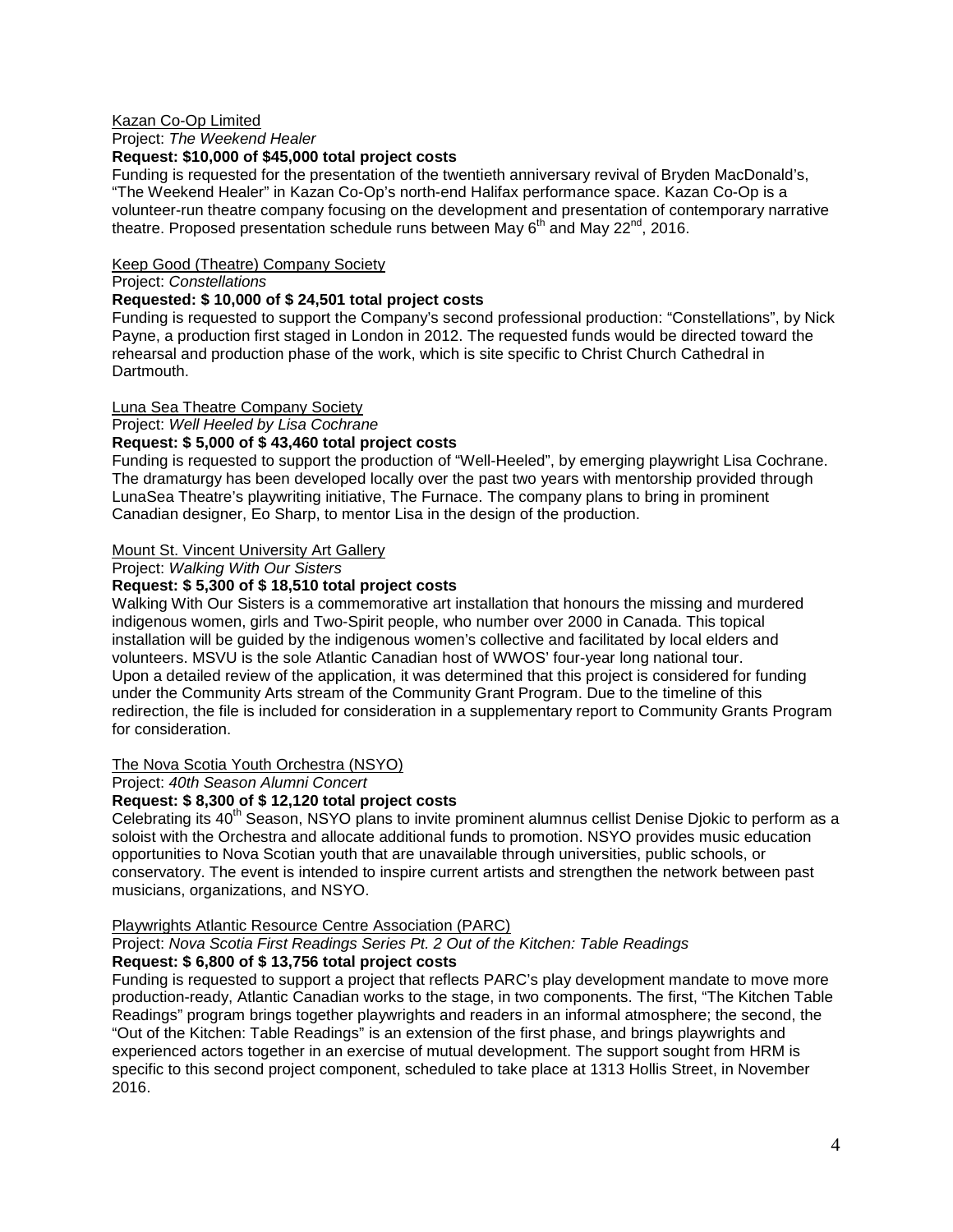# Shakespeare by the Sea Society (SBTS)

Project: *The Legend of Sleepy Hollow*

#### **Request: \$ 8,000 of \$ 18,252 total project costs**

Funding is requested for the development and premiere of a new work based on the short story by Washington Irving. The proposed project represents the continuation of SBTS' plan to provide consistent year-round theatrical productions, as well as a return to the company's tradition of programming a Hallowe'en theatrical event at the end of October.

### **Other HRM Assistance in 2016-2017:**

**\$ 20,090 in below market value license** 

# **Recommended \$ 10,000 Operational Assistance, Interim Grants to Professional Arts Organizations Program**

#### Society for Art Presentation (Centre for Art Tapes)

Project: *Local Curatorial Residency*

# **Request: \$ 7,065 of \$ 11,315 total project costs**

The Centre for Art Tapes (CFAT) is a Halifax-based artist-run media center focusing on mentorship, collaboration, innovation, and increasing public access to media arts. The project would bring in an established Canadian curator to facilitate a workshop with local, emerging curators and support the creation of a public media art screening event/installation.

#### **Other HRM Assistance in 2016-2017:**

# **Recommended \$ 7,000 Operational Assistance, Interim Grants to Professional Arts Organizations Program**

# St. Cecilia Concert Society

#### Project: *Family Series*

# **Request: \$ 10,000 of \$ 12,000 total project costs**

"Family Series" is a pilot series featuring family-friendly concerts focused on the engagement of younger audiences and new listeners. The series will offer young concert goers a free and accessible professional classical music experience at the Central Library. The project will showcase various local and international artists, composers, and musicians.

# The Villain's Theatre Association

Project: *The Blazing World*

# **Request: \$ 5,000 of \$ 10,000 total project costs**

Villain's Theatre, as part of the Eastern Front Theatre's *Stages Festival,* is seeking support to develop the script, create initial design elements, and engage performers for the original play "The Blazing World". A small, relatively new theatre company, Villain's Theatre specializes in early modern and contemporary productions.

#### Upstream Music Association

Project: *Instruments of Happiness with H.U.G.E*

# **Request: \$ 5,000 of \$ 16,070 total project costs**

The project seeks to host Canadian new music composer Tim Brady as a composer-in-residence tasked with leading the new Halifax Upstream Guitar Ensemble (HUGE) as well as a public presentation of his electric guitar quartet Instruments of Happiness. The intention of the project is to reach new audiences in Halifax, provide a professional concert experience to emerging artists, and continue to foster growth of Halifax's creative music community.

#### **Other HRM Assistance in 2016-2017:**

**Recommended \$ 3,000 Operational Assistance, Interim Grants to Professional Arts Organizations Program**